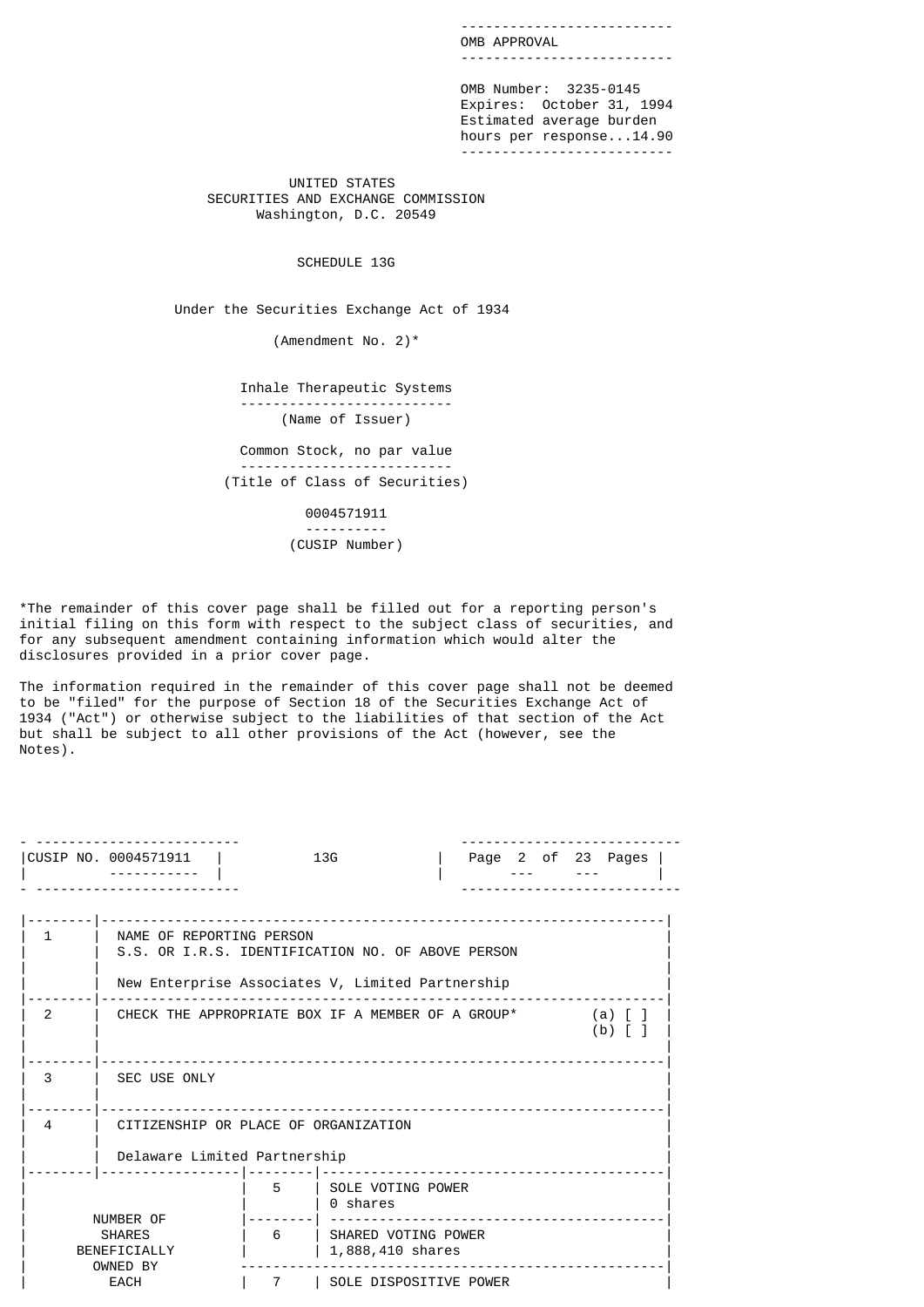|    | REPORTING<br>PERSON                     |   | 0 shares                                                          |
|----|-----------------------------------------|---|-------------------------------------------------------------------|
|    | WITH                                    | 8 | SHARED DISPOSITIVE POWER<br>1,888,410 shares                      |
| 9  |                                         |   | AGGREGATE AMOUNT BENEFICIALLY OWNED BY EACH REPORTING PERSON      |
|    | 1,888,410 shares                        |   |                                                                   |
| 10 | SHARES*                                 |   | CHECK BOX IF THE AGGREGATE AMOUNT IN ROW (9) EXCLUDES CERTAIN [ ] |
| 11 | 16.0%                                   |   | PERCENT OF CLASS REPRESENTED BY AMOUNT IN ROW (9)                 |
| 12 | TYPE OF REPORTING PERSON *<br><b>PN</b> |   |                                                                   |
|    |                                         |   | *SEE INSTRUCTIONS BEFORE FILLING OUT!                             |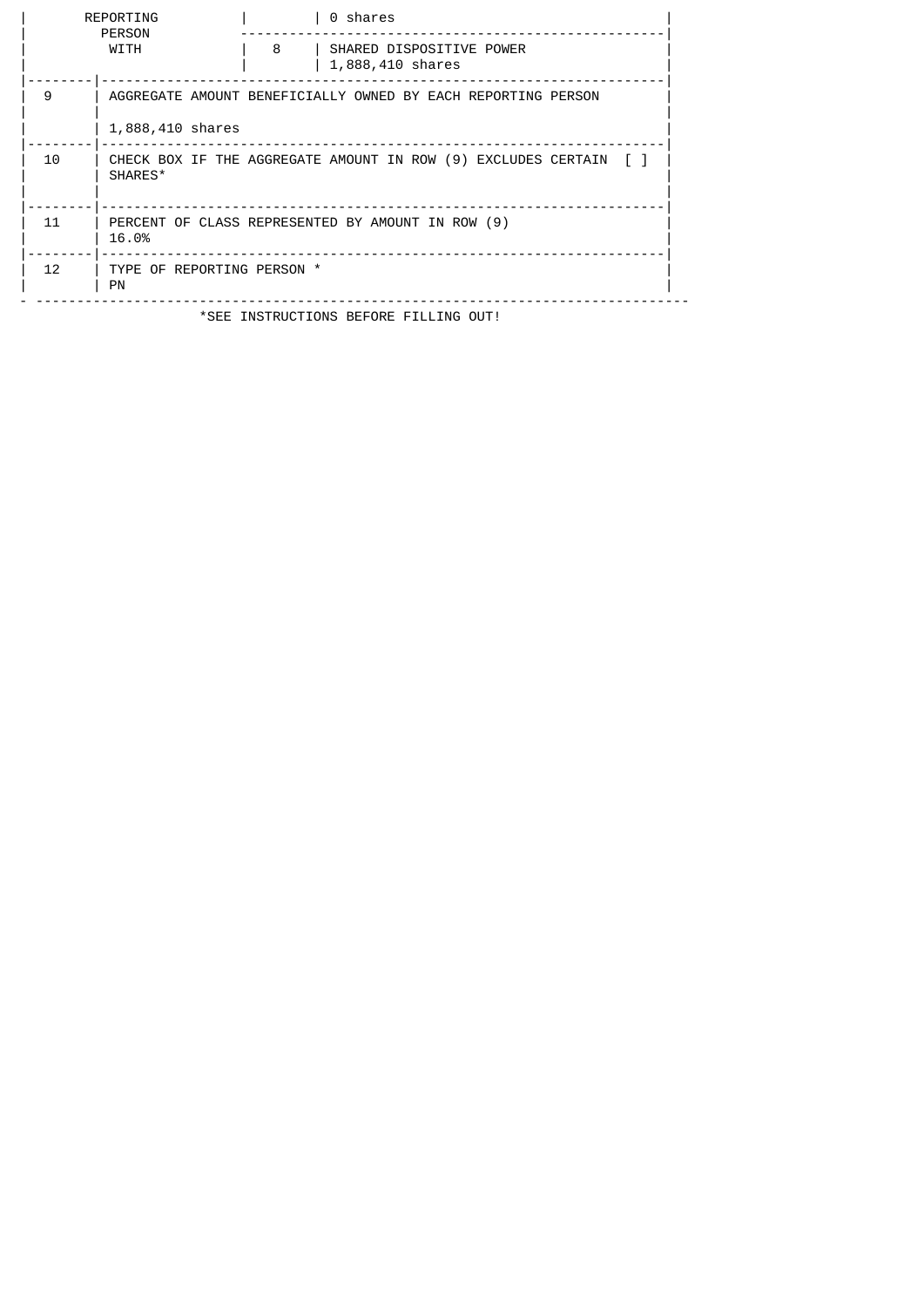|    | CUSIP NO. 0004571911                                                                                 | 13G                                               |                                                                                                                                                | Page 3 of 23 Pages     |
|----|------------------------------------------------------------------------------------------------------|---------------------------------------------------|------------------------------------------------------------------------------------------------------------------------------------------------|------------------------|
| 1  | NAME OF REPORTING PERSON                                                                             | .<br>NEA Partners V, Limited Partnership          | S.S. OR I.R.S. IDENTIFICATION NO. OF ABOVE PERSON                                                                                              |                        |
| 2  |                                                                                                      |                                                   | CHECK THE APPROPRIATE BOX IF A MEMBER OF A GROUP*                                                                                              | $(a)$ [ ]<br>$(b)$ [ ] |
| 3  | SEC USE ONLY                                                                                         |                                                   |                                                                                                                                                |                        |
| 4  | Delaware Limited Partnership                                                                         | CITIZENSHIP OR PLACE OF ORGANIZATION              |                                                                                                                                                |                        |
|    | NUMBER OF<br><b>SHARES</b><br>BENEFICIALLY<br>OWNED BY<br>EACH<br>REPORTING<br><b>PERSON</b><br>WITH | 5<br>0 shares<br>6<br>7<br>l 0 shares<br>8        | SOLE VOTING POWER<br>SHARED VOTING POWER<br>  1,888,410 shares<br>  SOLE DISPOSITIVE POWER<br>  SHARED DISPOSITIVE POWER<br>$1,888,410$ shares |                        |
| 9  | 1,888,410 shares                                                                                     |                                                   | AGGREGATE AMOUNT BENEFICIALLY OWNED BY EACH REPORTING PERSON                                                                                   |                        |
| 10 | SHARES*                                                                                              |                                                   | CHECK BOX IF THE AGGREGATE AMOUNT IN ROW (9) EXCLUDES CERTAIN [ ]                                                                              |                        |
| 11 | 16.0%                                                                                                | PERCENT OF CLASS REPRESENTED BY AMOUNT IN ROW (9) |                                                                                                                                                |                        |
| 12 | TYPE OF REPORTING PERSON *<br><b>PN</b>                                                              |                                                   |                                                                                                                                                |                        |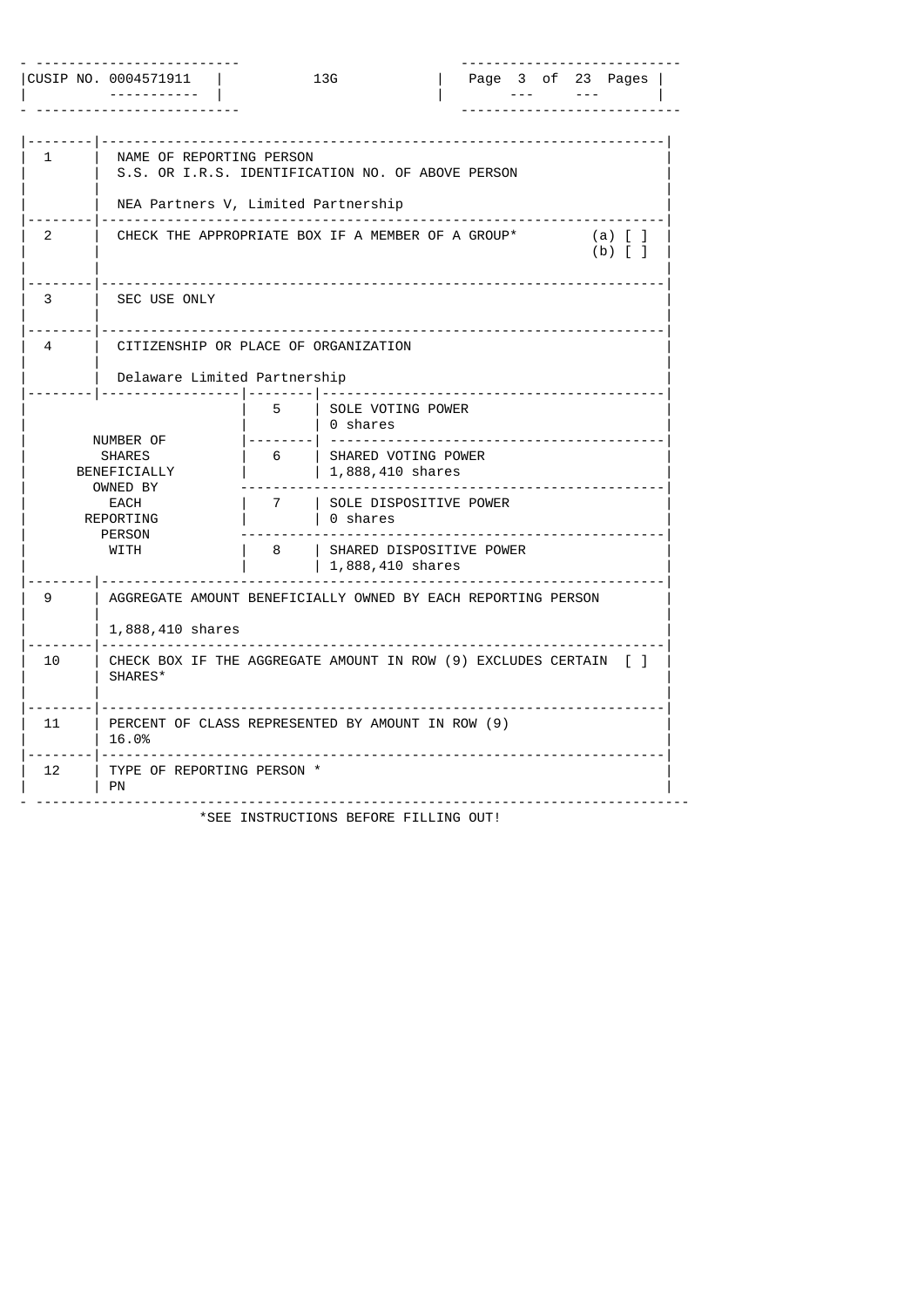|    | CUSIP NO. 0004571911<br>13G<br>Page 4 of 23 Pages                                                           |                  |                                                                                                                                                                                     |  |  |  |  |                                        |  |  |
|----|-------------------------------------------------------------------------------------------------------------|------------------|-------------------------------------------------------------------------------------------------------------------------------------------------------------------------------------|--|--|--|--|----------------------------------------|--|--|
| 1  | NAME OF REPORTING PERSON<br>NEA ONSET Partners, Limited Partnership                                         |                  | S.S. OR I.R.S. IDENTIFICATION NO. OF ABOVE PERSON                                                                                                                                   |  |  |  |  |                                        |  |  |
| 2  |                                                                                                             |                  | CHECK THE APPROPRIATE BOX IF A MEMBER OF A GROUP*                                                                                                                                   |  |  |  |  | $(a)$ $\lfloor$ $\rfloor$<br>$(b)$ [ ] |  |  |
| 3  | SEC USE ONLY                                                                                                |                  |                                                                                                                                                                                     |  |  |  |  |                                        |  |  |
| 4  | CITIZENSHIP OR PLACE OF ORGANIZATION<br>Delaware Limited Partnership                                        |                  |                                                                                                                                                                                     |  |  |  |  |                                        |  |  |
|    | NUMBER OF<br><b>SHARES</b><br>BENEFICIALLY<br>OWNED BY<br>EACH<br>REPORTING<br><b>PERSON</b><br><b>WITH</b> | 5<br>6<br>7<br>8 | SOLE VOTING POWER<br>∣ 0 shares<br>SHARED VOTING POWER<br>$  1,888,410$ shares<br>  SOLE DISPOSITIVE POWER<br>∣ 0 shares<br><b>I SHARED DISPOSITIVE POWER</b><br>  1,888,410 shares |  |  |  |  |                                        |  |  |
| 9  | 1,888,410 shares                                                                                            |                  | AGGREGATE AMOUNT BENEFICIALLY OWNED BY EACH REPORTING PERSON                                                                                                                        |  |  |  |  |                                        |  |  |
| 10 | SHARES*                                                                                                     |                  | CHECK BOX IF THE AGGREGATE AMOUNT IN ROW (9) EXCLUDES CERTAIN [ ]                                                                                                                   |  |  |  |  |                                        |  |  |
| 11 | 16.0%                                                                                                       |                  | PERCENT OF CLASS REPRESENTED BY AMOUNT IN ROW (9)                                                                                                                                   |  |  |  |  |                                        |  |  |
| 12 | TYPE OF REPORTING PERSON *<br><b>PN</b>                                                                     |                  |                                                                                                                                                                                     |  |  |  |  |                                        |  |  |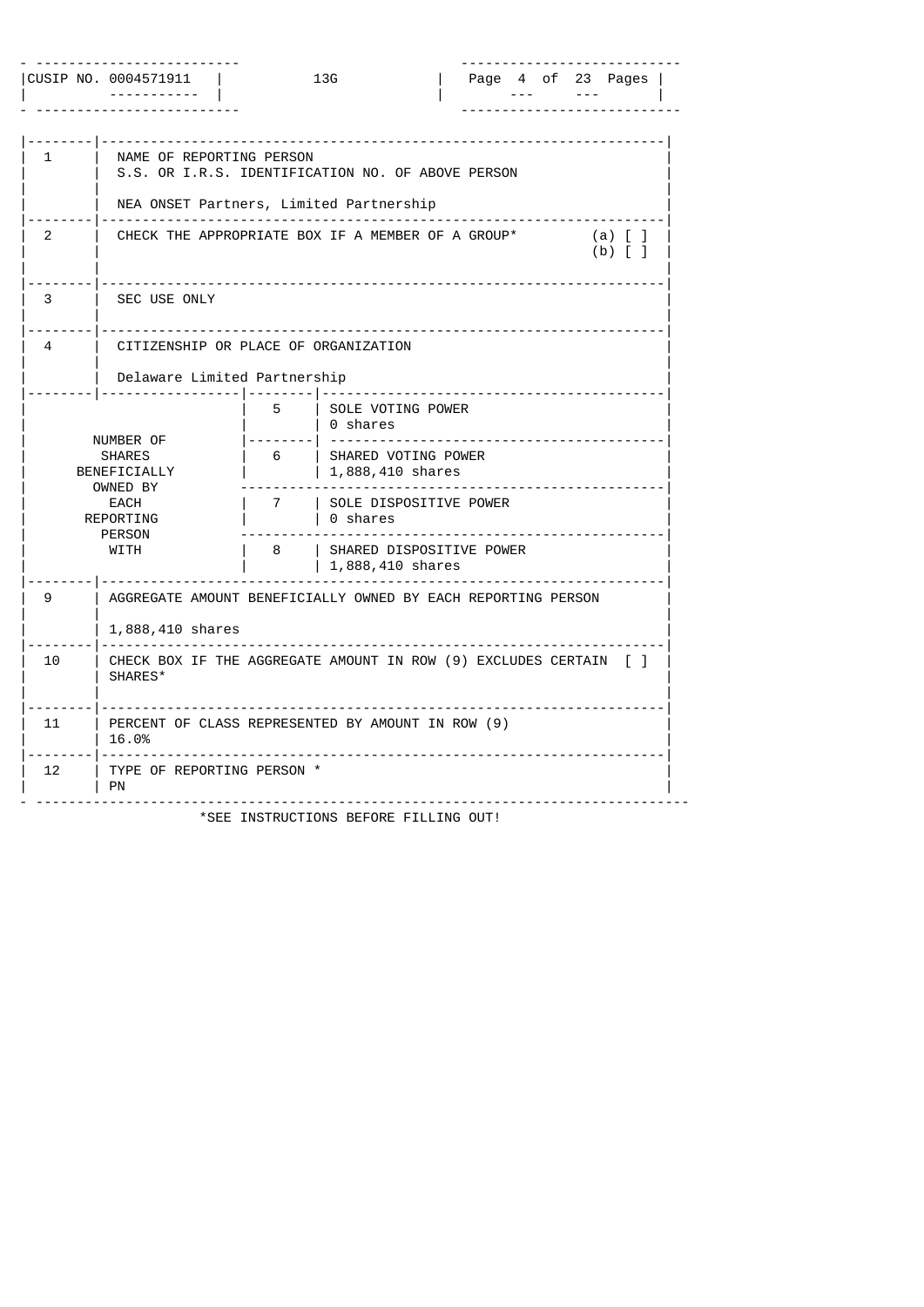|    | CUSIP NO. 0004571911                                                                                    |                  | 13G                                                                                                                                                                                   |                            |  | Page 5 of 23 Pages                    |  |
|----|---------------------------------------------------------------------------------------------------------|------------------|---------------------------------------------------------------------------------------------------------------------------------------------------------------------------------------|----------------------------|--|---------------------------------------|--|
| 1  | NAME OF REPORTING PERSON<br>S.S. OR I.R.S. IDENTIFICATION NO. OF ABOVE PERSON<br>Cornelius C. Bond, Jr. |                  |                                                                                                                                                                                       |                            |  |                                       |  |
| 2  | CHECK THE APPROPRIATE BOX IF A MEMBER OF A GROUP*                                                       |                  |                                                                                                                                                                                       |                            |  | $(a)$ $\lceil$ $\rfloor$<br>$(b)$ [ ] |  |
| 3  | SEC USE ONLY                                                                                            |                  |                                                                                                                                                                                       |                            |  |                                       |  |
| 4  | CITIZENSHIP OR PLACE OF ORGANIZATION<br>United States                                                   |                  |                                                                                                                                                                                       |                            |  |                                       |  |
|    | NUMBER OF<br><b>SHARES</b><br>BENEFICIALLY<br>OWNED BY<br>EACH<br>REPORTING<br><b>PERSON</b><br>WITH    | 5<br>6<br>7<br>8 | SOLE VOTING POWER<br>∣ 0 shares<br>SHARED VOTING POWER<br>$1, 353, 455$ shares<br>  SOLE DISPOSITIVE POWER<br>∣ 0 shares<br><b>I SHARED DISPOSITIVE POWER</b><br>$1, 353, 455$ shares | -------------------------- |  |                                       |  |
| 9  | AGGREGATE AMOUNT BENEFICIALLY OWNED BY EACH REPORTING PERSON<br>1,353,455 shares                        |                  |                                                                                                                                                                                       |                            |  |                                       |  |
| 10 | CHECK BOX IF THE AGGREGATE AMOUNT IN ROW (9) EXCLUDES CERTAIN [ ]<br>SHARES*                            |                  |                                                                                                                                                                                       |                            |  |                                       |  |
| 11 | PERCENT OF CLASS REPRESENTED BY AMOUNT IN ROW (9)<br>11.4%                                              |                  |                                                                                                                                                                                       |                            |  |                                       |  |
| 12 | TYPE OF REPORTING PERSON *<br>ΙN                                                                        |                  |                                                                                                                                                                                       |                            |  |                                       |  |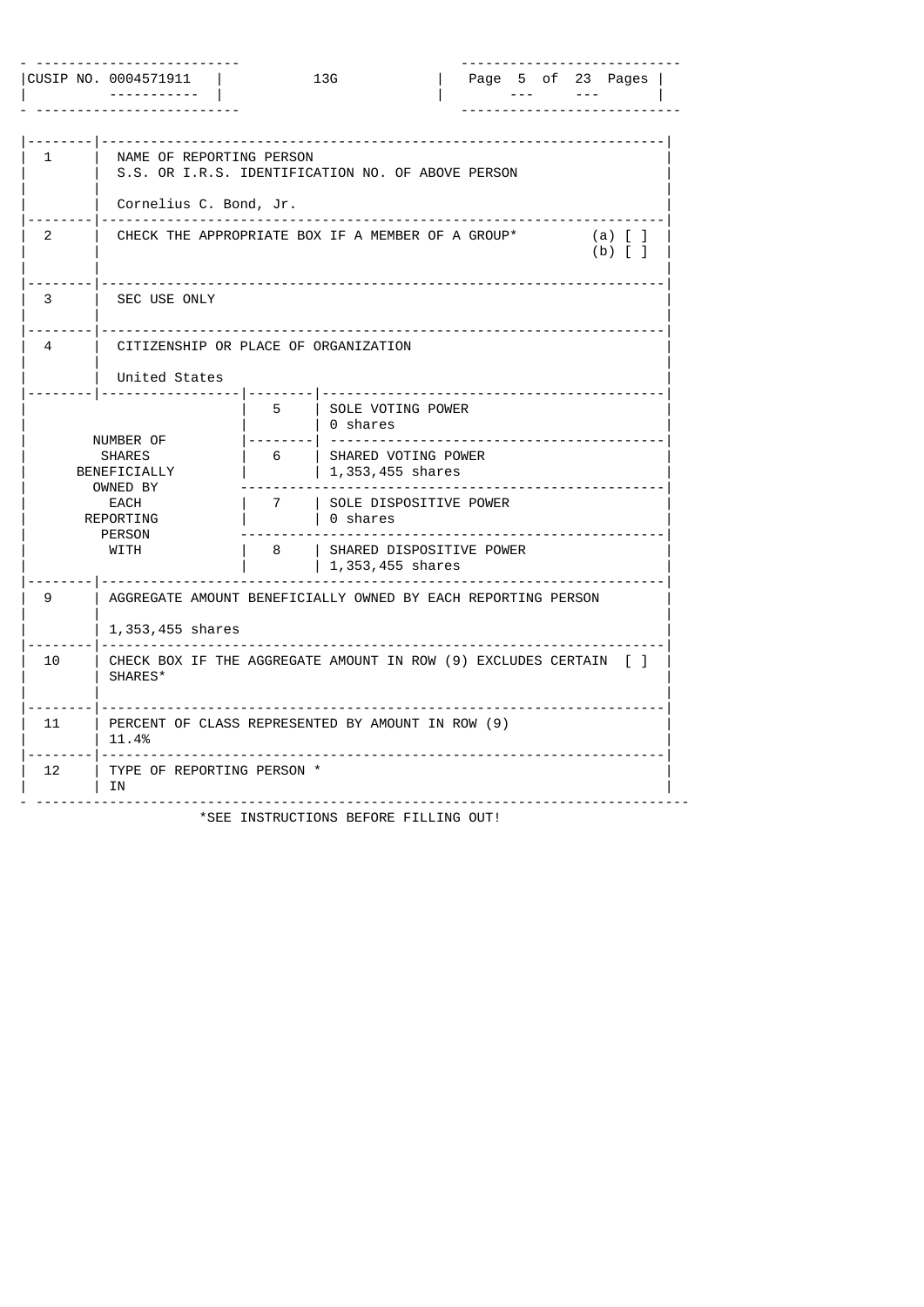|    | CUSIP NO. 0004571911                                                                                 |                  | 13G                                                                                                                                                                              |  |  | Page 6 of 23 Pages                                   |  |
|----|------------------------------------------------------------------------------------------------------|------------------|----------------------------------------------------------------------------------------------------------------------------------------------------------------------------------|--|--|------------------------------------------------------|--|
| 1  | NAME OF REPORTING PERSON<br>Frank A. Bonsal, Jr.                                                     |                  | S.S. OR I.R.S. IDENTIFICATION NO. OF ABOVE PERSON                                                                                                                                |  |  |                                                      |  |
| 2  |                                                                                                      |                  | CHECK THE APPROPRIATE BOX IF A MEMBER OF A GROUP*                                                                                                                                |  |  | $(a)$ $\lfloor$ $\rfloor$<br>$(b)$ $\lceil$ $\rceil$ |  |
| 3  | SEC USE ONLY                                                                                         |                  |                                                                                                                                                                                  |  |  |                                                      |  |
| 4  | CITIZENSHIP OR PLACE OF ORGANIZATION<br>United States                                                |                  |                                                                                                                                                                                  |  |  |                                                      |  |
|    | NUMBER OF<br><b>SHARES</b><br>BENEFICIALLY<br>OWNED BY<br>EACH<br>REPORTING<br><b>PERSON</b><br>WITH | 5<br>6<br>7<br>8 | SOLE VOTING POWER<br>  302 shares<br>  SHARED VOTING POWER<br>$1,888,410$ shares<br>  SOLE DISPOSITIVE POWER<br>  302 shares<br>  SHARED DISPOSITIVE POWER<br>$1,888,410$ shares |  |  |                                                      |  |
| 9  | 1,888,712 shares                                                                                     |                  | AGGREGATE AMOUNT BENEFICIALLY OWNED BY EACH REPORTING PERSON                                                                                                                     |  |  |                                                      |  |
| 10 | SHARES*                                                                                              |                  | CHECK BOX IF THE AGGREGATE AMOUNT IN ROW (9) EXCLUDES CERTAIN [ ]                                                                                                                |  |  |                                                      |  |
| 11 | 16.0%                                                                                                |                  | PERCENT OF CLASS REPRESENTED BY AMOUNT IN ROW (9)                                                                                                                                |  |  |                                                      |  |
| 12 | TYPE OF REPORTING PERSON *<br>ΙN                                                                     |                  |                                                                                                                                                                                  |  |  |                                                      |  |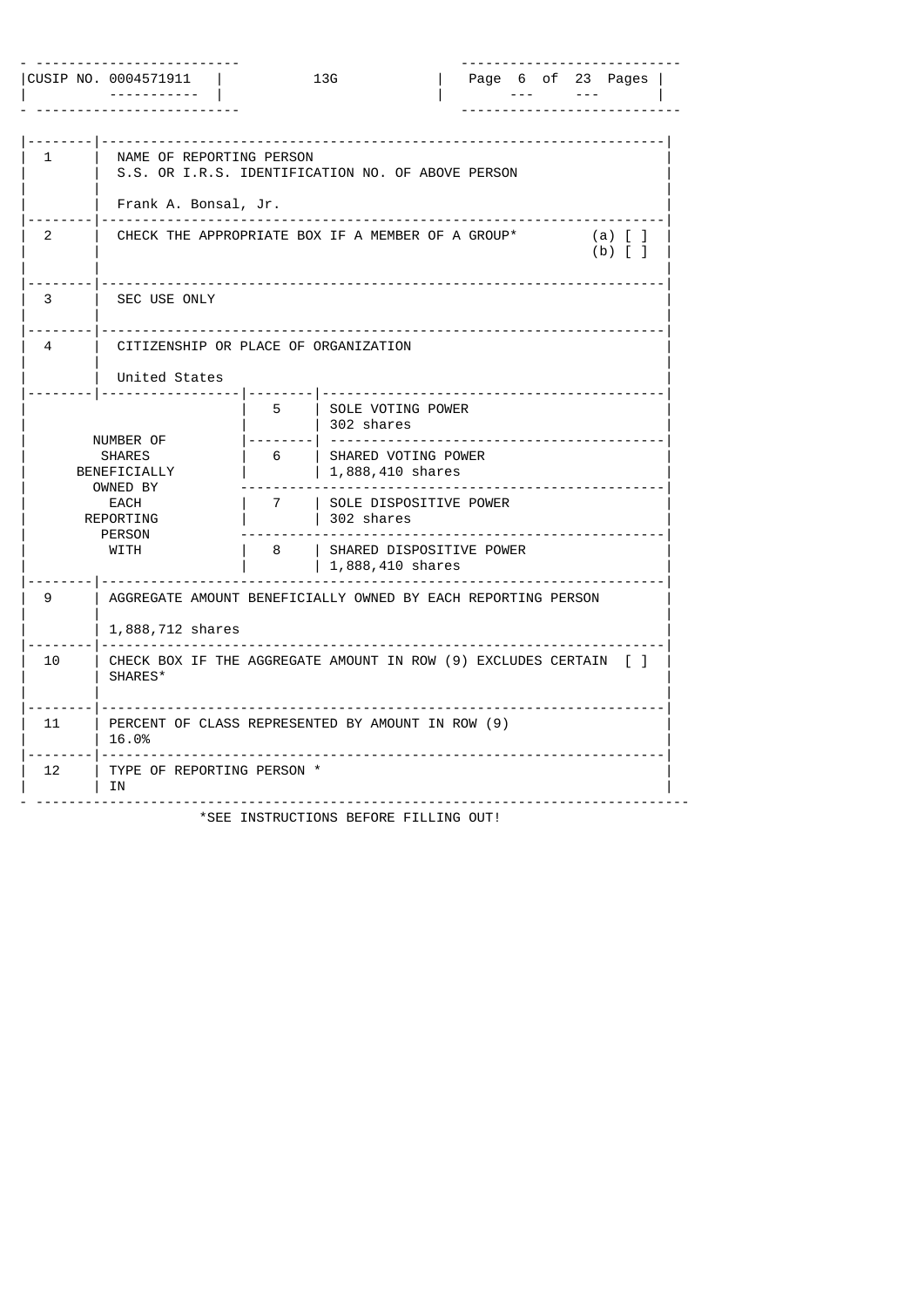|    | CUSIP NO. 0004571911                                                                                        |                  | 13G                                                                                                                                                                                     |   |  | Page 7 of 23 Pages                     |  |
|----|-------------------------------------------------------------------------------------------------------------|------------------|-----------------------------------------------------------------------------------------------------------------------------------------------------------------------------------------|---|--|----------------------------------------|--|
| 1  | NAME OF REPORTING PERSON<br>S.S. OR I.R.S. IDENTIFICATION NO. OF ABOVE PERSON<br>Nancy L. Dorman            |                  |                                                                                                                                                                                         |   |  |                                        |  |
| 2  | CHECK THE APPROPRIATE BOX IF A MEMBER OF A GROUP*                                                           |                  |                                                                                                                                                                                         |   |  | $(a)$ $\lfloor$ $\rfloor$<br>$(b)$ [ ] |  |
| 3  | SEC USE ONLY                                                                                                |                  |                                                                                                                                                                                         |   |  |                                        |  |
| 4  | CITIZENSHIP OR PLACE OF ORGANIZATION<br>United States                                                       |                  |                                                                                                                                                                                         |   |  |                                        |  |
|    | NUMBER OF<br><b>SHARES</b><br>BENEFICIALLY<br>OWNED BY<br>EACH<br>REPORTING<br><b>PERSON</b><br><b>WITH</b> | 5<br>6<br>7<br>8 | SOLE VOTING POWER<br>  143 shares<br>  SHARED VOTING POWER<br>$1,888,410$ shares<br>  SOLE DISPOSITIVE POWER<br>  143 shares<br><b>I SHARED DISPOSITIVE POWER</b><br>  1,888,410 shares | . |  |                                        |  |
| 9  | AGGREGATE AMOUNT BENEFICIALLY OWNED BY EACH REPORTING PERSON<br>1,888,553 shares                            |                  |                                                                                                                                                                                         |   |  |                                        |  |
| 10 | CHECK BOX IF THE AGGREGATE AMOUNT IN ROW (9) EXCLUDES CERTAIN [ ]<br>SHARES*                                |                  |                                                                                                                                                                                         |   |  |                                        |  |
| 11 | PERCENT OF CLASS REPRESENTED BY AMOUNT IN ROW (9)<br>16.0%                                                  |                  |                                                                                                                                                                                         |   |  |                                        |  |
| 12 | TYPE OF REPORTING PERSON *<br>ΙN                                                                            |                  |                                                                                                                                                                                         |   |  |                                        |  |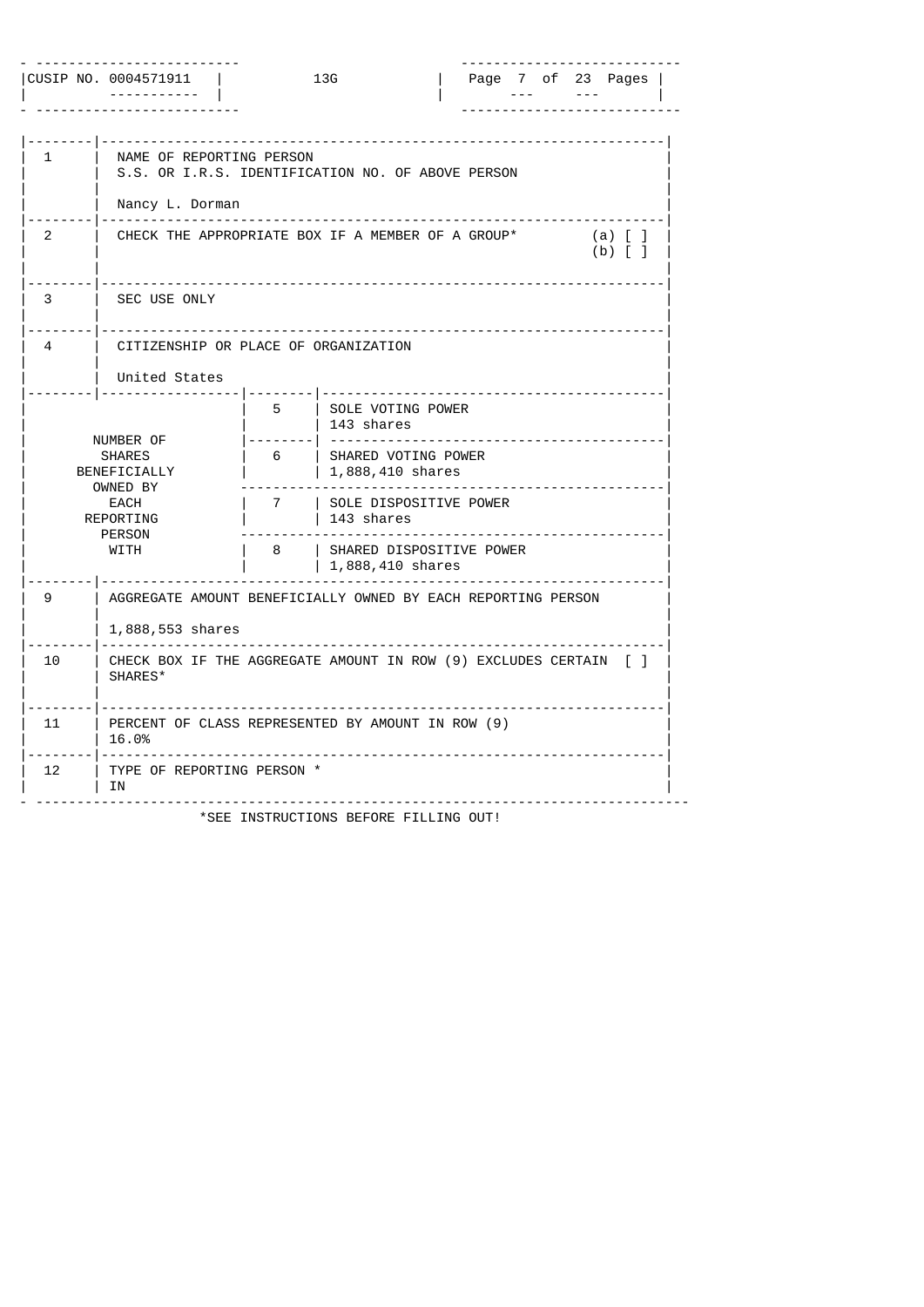|    | CUSIP NO. 0004571911                                                                                 |             | 13G                                                                                                                          |  |  | Page 8 of 23 Pages                                   |  |
|----|------------------------------------------------------------------------------------------------------|-------------|------------------------------------------------------------------------------------------------------------------------------|--|--|------------------------------------------------------|--|
| 1  | NAME OF REPORTING PERSON<br>S.S. OR I.R.S. IDENTIFICATION NO. OF ABOVE PERSON<br>C. Richard Kramlich |             |                                                                                                                              |  |  |                                                      |  |
| 2  | CHECK THE APPROPRIATE BOX IF A MEMBER OF A GROUP*                                                    |             |                                                                                                                              |  |  | $(a)$ $\lfloor$ $\rfloor$<br>$(b)$ $\lceil$ $\rceil$ |  |
| 3  | SEC USE ONLY                                                                                         |             |                                                                                                                              |  |  |                                                      |  |
| 4  | CITIZENSHIP OR PLACE OF ORGANIZATION<br>United States                                                |             |                                                                                                                              |  |  |                                                      |  |
|    | NUMBER OF<br><b>SHARES</b><br>BENEFICIALLY<br>OWNED BY<br>EACH<br>REPORTING<br><b>PERSON</b>         | 5<br>6<br>7 | SOLE VOTING POWER<br>2,084 shares<br>SHARED VOTING POWER<br>$1,888,410$ shares<br>  SOLE DISPOSITIVE POWER<br>  2,084 shares |  |  |                                                      |  |
|    | <b>WITH</b>                                                                                          | 8           | <b>I SHARED DISPOSITIVE POWER</b><br>  1,888,410 shares                                                                      |  |  |                                                      |  |
| 9  | AGGREGATE AMOUNT BENEFICIALLY OWNED BY EACH REPORTING PERSON<br>1,890,494 shares                     |             |                                                                                                                              |  |  |                                                      |  |
| 10 | CHECK BOX IF THE AGGREGATE AMOUNT IN ROW (9) EXCLUDES CERTAIN [ ]<br>SHARES*                         |             |                                                                                                                              |  |  |                                                      |  |
| 11 | PERCENT OF CLASS REPRESENTED BY AMOUNT IN ROW (9)<br>16.0%                                           |             |                                                                                                                              |  |  |                                                      |  |
| 12 | TYPE OF REPORTING PERSON *<br>ΙN                                                                     |             |                                                                                                                              |  |  |                                                      |  |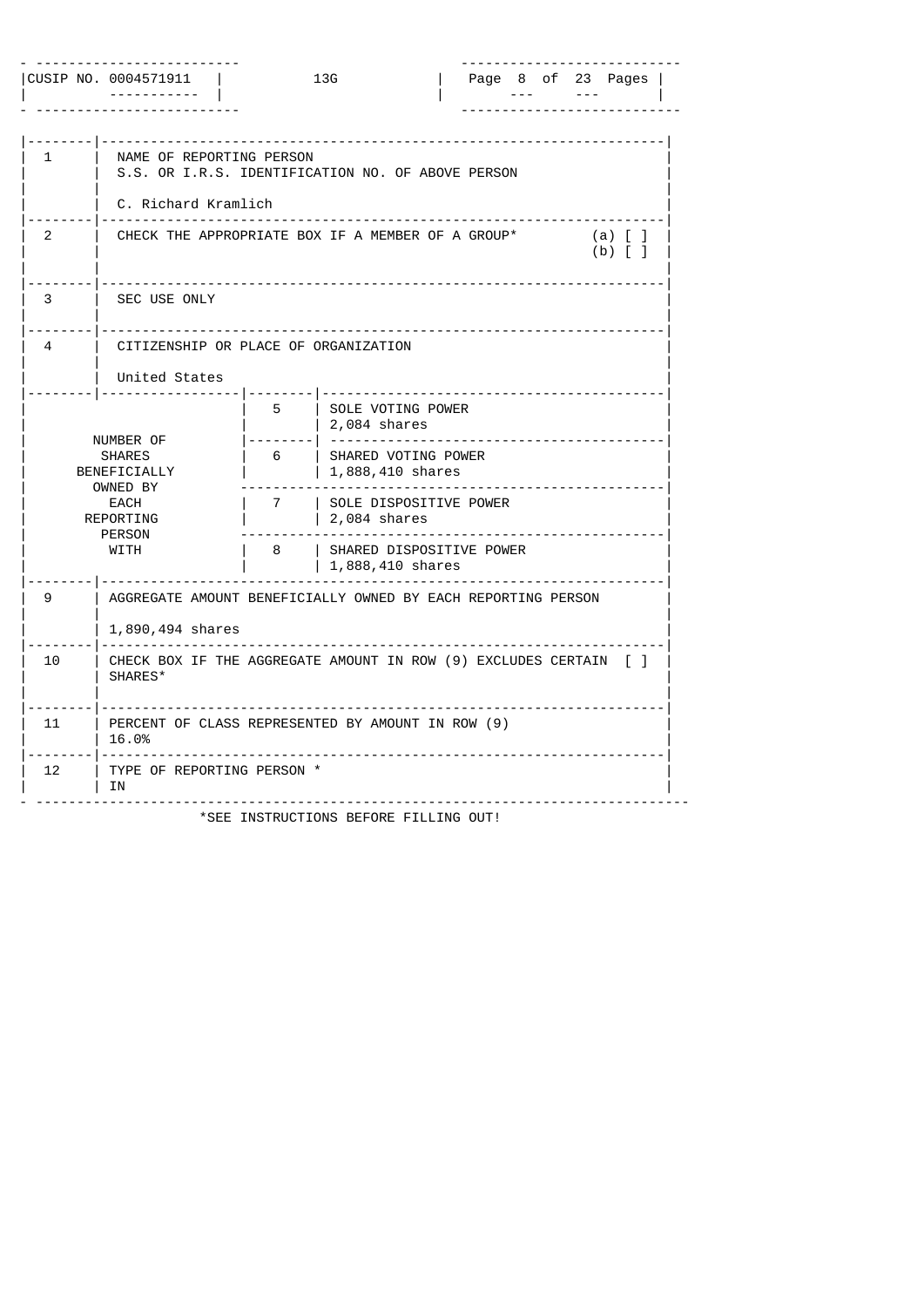|    | CUSIP NO. 0004571911<br>13G<br>Page 9 of 23 Pages                                                           |                  |                                                                                                                                                                                       |  |  |  |  |  |                                        |  |  |
|----|-------------------------------------------------------------------------------------------------------------|------------------|---------------------------------------------------------------------------------------------------------------------------------------------------------------------------------------|--|--|--|--|--|----------------------------------------|--|--|
| 1  | NAME OF REPORTING PERSON<br>S.S. OR I.R.S. IDENTIFICATION NO. OF ABOVE PERSON<br>Arthur J. Marks            |                  |                                                                                                                                                                                       |  |  |  |  |  |                                        |  |  |
| 2  | CHECK THE APPROPRIATE BOX IF A MEMBER OF A GROUP*                                                           |                  |                                                                                                                                                                                       |  |  |  |  |  | $(a)$ $\lfloor$ $\rfloor$<br>$(b)$ [ ] |  |  |
| 3  | SEC USE ONLY                                                                                                |                  |                                                                                                                                                                                       |  |  |  |  |  |                                        |  |  |
| 4  | CITIZENSHIP OR PLACE OF ORGANIZATION<br>United States                                                       |                  |                                                                                                                                                                                       |  |  |  |  |  |                                        |  |  |
|    | NUMBER OF<br><b>SHARES</b><br>BENEFICIALLY<br>OWNED BY<br>EACH<br>REPORTING<br><b>PERSON</b><br><b>WITH</b> | 5<br>6<br>7<br>8 | SOLE VOTING POWER<br>425 shares<br>  SHARED VOTING POWER<br>  1,888,410 shares<br>  SOLE DISPOSITIVE POWER<br>  425 shares<br><b>I SHARED DISPOSITIVE POWER</b><br>  1,888,410 shares |  |  |  |  |  |                                        |  |  |
| 9  | AGGREGATE AMOUNT BENEFICIALLY OWNED BY EACH REPORTING PERSON<br>1,888,835 shares                            |                  |                                                                                                                                                                                       |  |  |  |  |  |                                        |  |  |
| 10 | CHECK BOX IF THE AGGREGATE AMOUNT IN ROW (9) EXCLUDES CERTAIN [ ]<br>SHARES*                                |                  |                                                                                                                                                                                       |  |  |  |  |  |                                        |  |  |
| 11 | PERCENT OF CLASS REPRESENTED BY AMOUNT IN ROW (9)<br>16.0%                                                  |                  |                                                                                                                                                                                       |  |  |  |  |  |                                        |  |  |
| 12 | TYPE OF REPORTING PERSON *<br>ΙN                                                                            |                  |                                                                                                                                                                                       |  |  |  |  |  |                                        |  |  |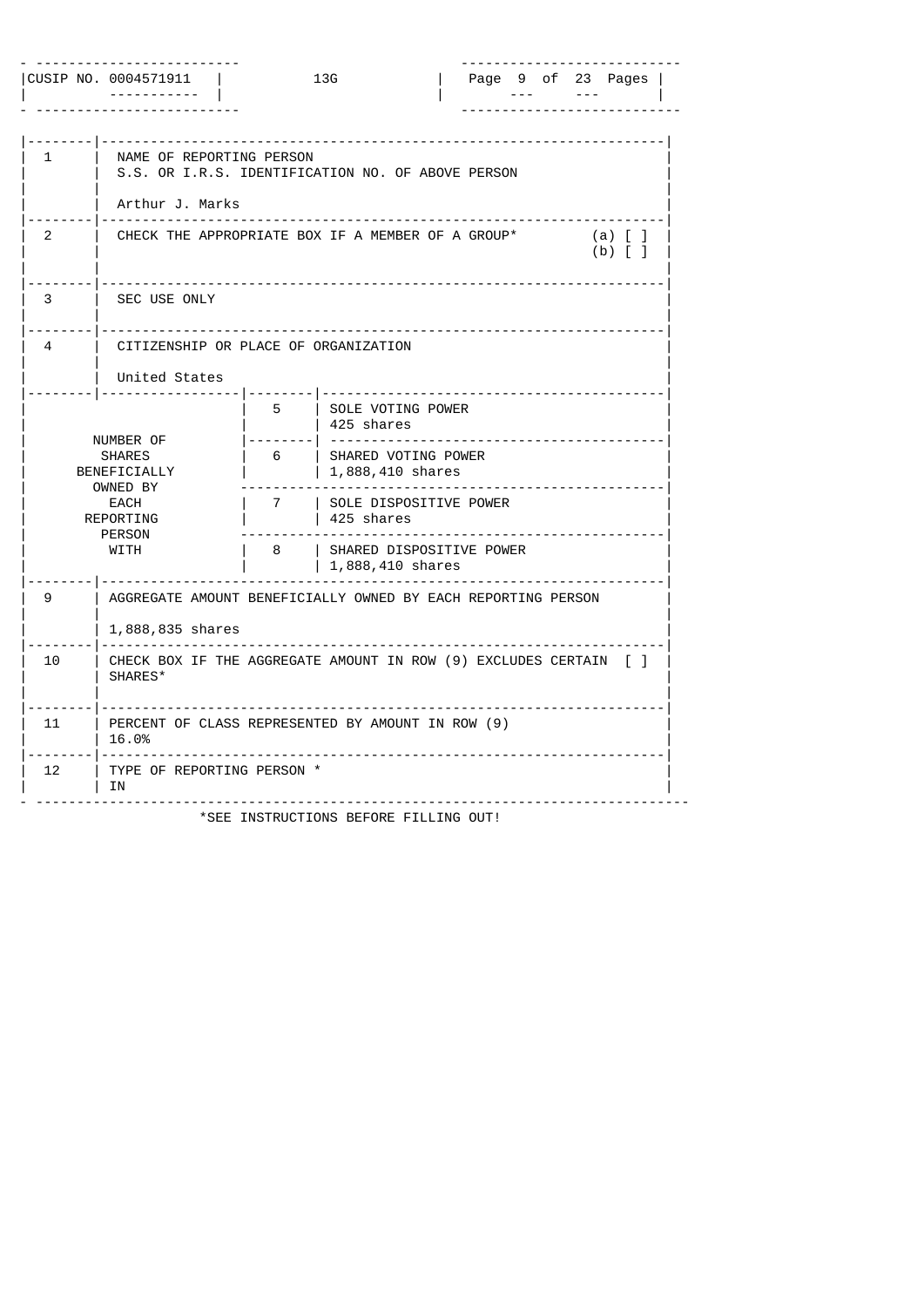|    | CUSIP NO. 0004571911                                                                                 |                  | 13G                                                                                                                                                        |                            |  | Page 10 of 23 Pages                    |  |
|----|------------------------------------------------------------------------------------------------------|------------------|------------------------------------------------------------------------------------------------------------------------------------------------------------|----------------------------|--|----------------------------------------|--|
| 1  | NAME OF REPORTING PERSON<br>Thomas C. McConnell                                                      |                  | S.S. OR I.R.S. IDENTIFICATION NO. OF ABOVE PERSON                                                                                                          |                            |  |                                        |  |
| 2  |                                                                                                      |                  | CHECK THE APPROPRIATE BOX IF A MEMBER OF A GROUP*                                                                                                          |                            |  | $(a)$ $\lfloor$ $\rfloor$<br>$(b)$ [ ] |  |
| 3  | SEC USE ONLY                                                                                         |                  |                                                                                                                                                            |                            |  |                                        |  |
| 4  | CITIZENSHIP OR PLACE OF ORGANIZATION<br>United States                                                |                  |                                                                                                                                                            |                            |  |                                        |  |
|    | NUMBER OF<br><b>SHARES</b><br>BENEFICIALLY<br>OWNED BY<br>EACH<br>REPORTING<br><b>PERSON</b><br>WITH | 5<br>6<br>7<br>8 | SOLE VOTING POWER<br>  303 shares<br>  SHARED VOTING POWER<br>$1,888,410$ shares<br>  SOLE DISPOSITIVE POWER<br>  303 shares<br>I SHARED DISPOSITIVE POWER | -------------------------- |  |                                        |  |
| 9  | 1,888,713 shares                                                                                     |                  | $1,888,410$ shares<br>AGGREGATE AMOUNT BENEFICIALLY OWNED BY EACH REPORTING PERSON                                                                         |                            |  |                                        |  |
| 10 | SHARES*                                                                                              |                  | CHECK BOX IF THE AGGREGATE AMOUNT IN ROW (9) EXCLUDES CERTAIN [ ]                                                                                          |                            |  |                                        |  |
| 11 | 16.0%                                                                                                |                  | PERCENT OF CLASS REPRESENTED BY AMOUNT IN ROW (9)                                                                                                          |                            |  |                                        |  |
| 12 | TYPE OF REPORTING PERSON *<br>ΙN                                                                     |                  |                                                                                                                                                            |                            |  |                                        |  |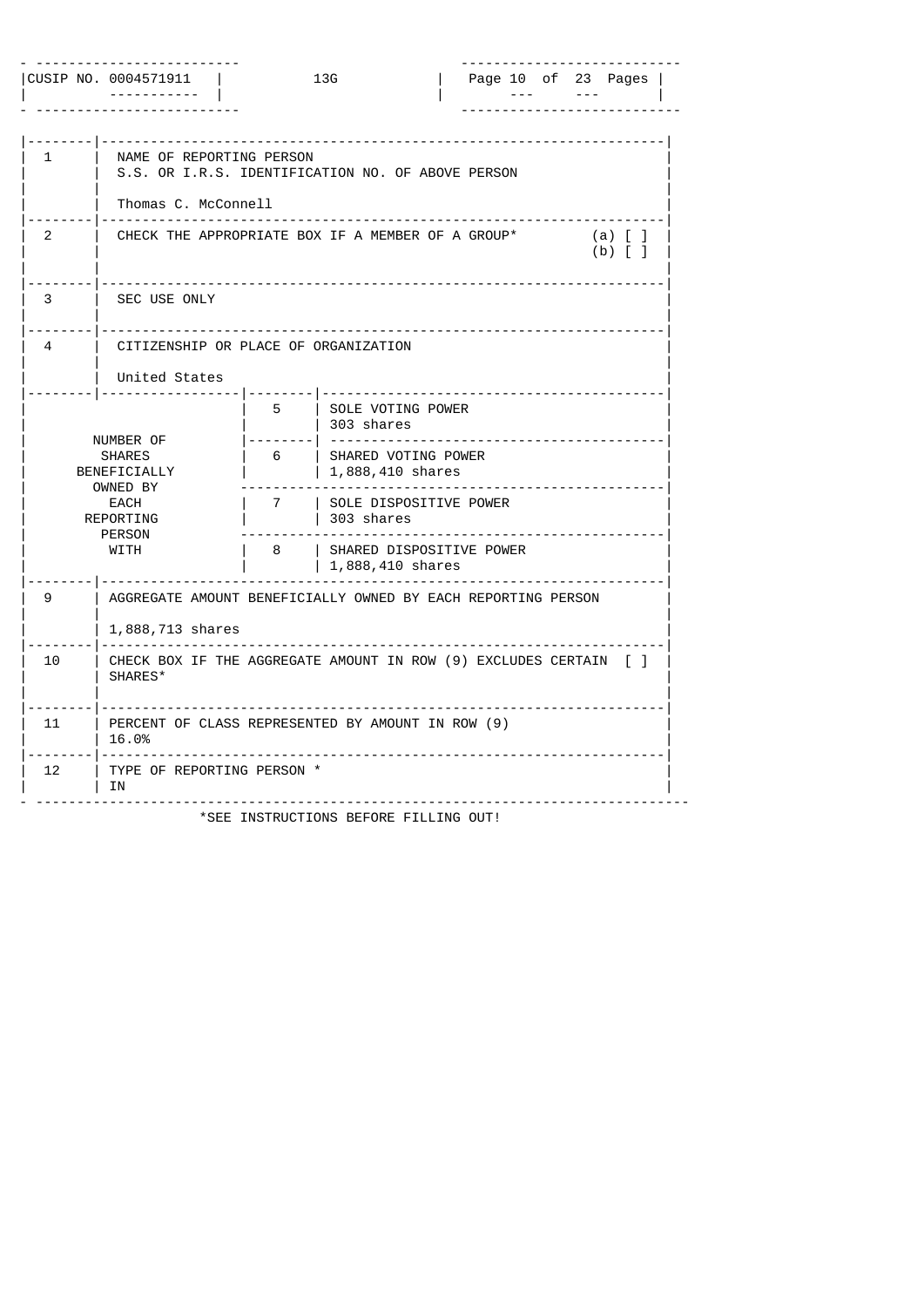|    | CUSIP NO. 0004571911                                                                                 |                  | 13G                                                                                                                                                                              | Page 11 of 23 Pages        |  |                                                      |  |
|----|------------------------------------------------------------------------------------------------------|------------------|----------------------------------------------------------------------------------------------------------------------------------------------------------------------------------|----------------------------|--|------------------------------------------------------|--|
| 1  | NAME OF REPORTING PERSON<br>Charles W. Newhall III                                                   |                  | S.S. OR I.R.S. IDENTIFICATION NO. OF ABOVE PERSON                                                                                                                                |                            |  |                                                      |  |
| 2  |                                                                                                      |                  | CHECK THE APPROPRIATE BOX IF A MEMBER OF A GROUP*                                                                                                                                |                            |  | $(a)$ $\lfloor$ $\rfloor$<br>$(b)$ $\lceil$ $\rceil$ |  |
| 3  | SEC USE ONLY                                                                                         |                  |                                                                                                                                                                                  |                            |  |                                                      |  |
| 4  | CITIZENSHIP OR PLACE OF ORGANIZATION<br>United States                                                |                  |                                                                                                                                                                                  |                            |  |                                                      |  |
|    | NUMBER OF<br><b>SHARES</b><br>BENEFICIALLY<br>OWNED BY<br>EACH<br>REPORTING<br><b>PERSON</b><br>WITH | 5<br>6<br>7<br>8 | SOLE VOTING POWER<br>  274 shares<br>  SHARED VOTING POWER<br>$1,888,410$ shares<br>  SOLE DISPOSITIVE POWER<br>  274 shares<br>I SHARED DISPOSITIVE POWER<br>$1,888,410$ shares | -------------------------- |  |                                                      |  |
| 9  | 1,888,684 shares                                                                                     |                  | AGGREGATE AMOUNT BENEFICIALLY OWNED BY EACH REPORTING PERSON                                                                                                                     |                            |  |                                                      |  |
| 10 | SHARES*                                                                                              |                  | CHECK BOX IF THE AGGREGATE AMOUNT IN ROW (9) EXCLUDES CERTAIN [ ]                                                                                                                |                            |  |                                                      |  |
| 11 | 16.0%                                                                                                |                  | PERCENT OF CLASS REPRESENTED BY AMOUNT IN ROW (9)                                                                                                                                |                            |  |                                                      |  |
| 12 | TYPE OF REPORTING PERSON *<br>ΙN                                                                     |                  |                                                                                                                                                                                  |                            |  |                                                      |  |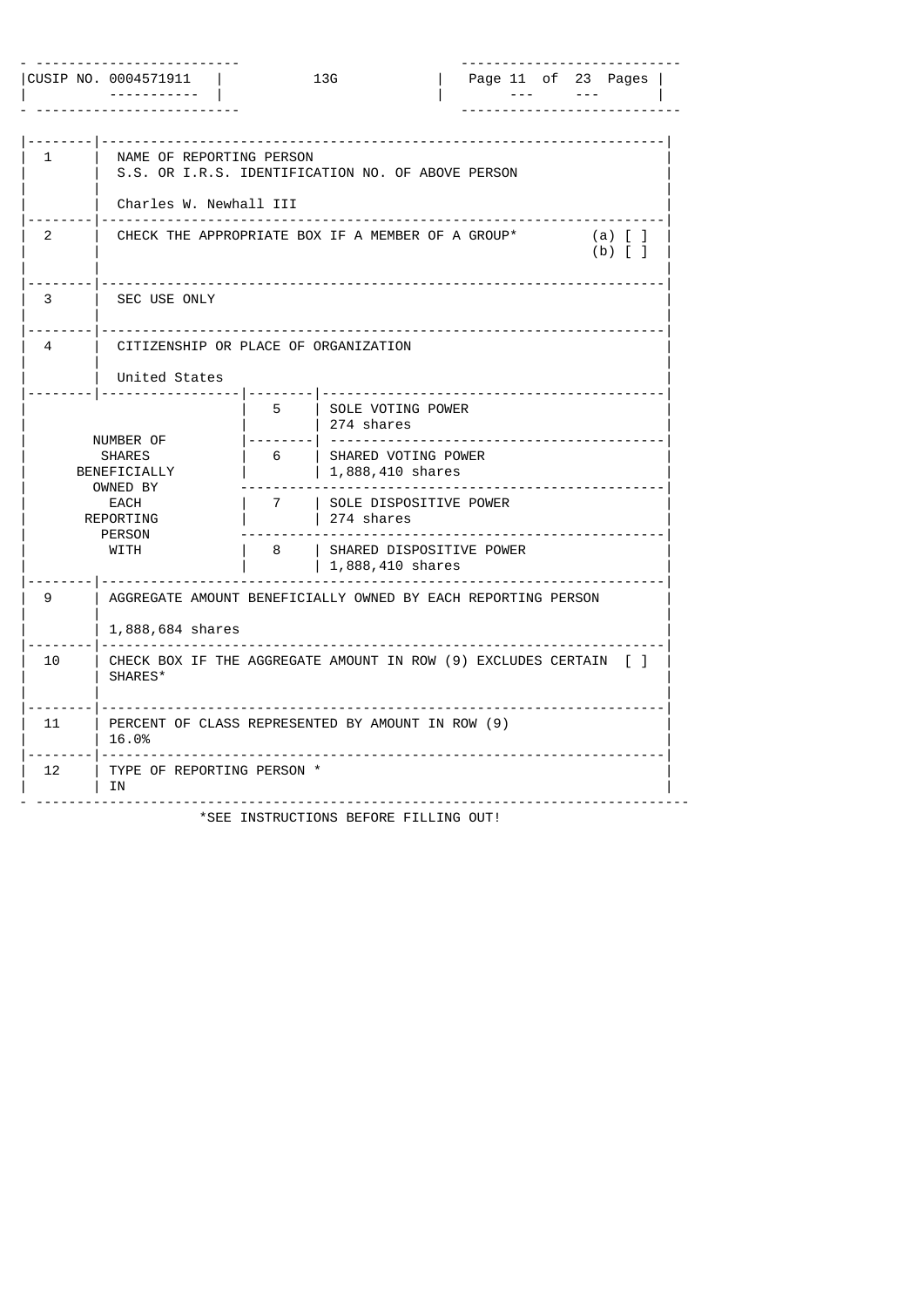- Item 1(a). Name of Issuer: Inhale Therapeutic Systems.
- Item 1(b). Address of Issuer's Principal Executive Offices: 1001 East Meadow Circle, Palo Alto, California 94303.
- Item 2(a). Names of Persons Filing: New Enterprise Associates V, Limited Partnership ("NEA V"), NEA Partners V, Limited Partnership ("NEA Partners V"), which is the sole general partner of NEA V, NEA ONSET Partners, Limited Partnership ("ONSET Partners") and Cornelius J. Bond, Jr. ("Bond"), Frank A. Bonsal, Jr. ("Bonsal"), Nancy L. Dorman ("Dorman"), C. Richard Kramlich ("Kramlich"), Thomas C. McConnell ("McConnell") and Charles W. Newhall III ("Newhall") (collectively, the "General Partners"). Bonsal, Dorman, Kramlich, Marks, McConnell and Newhall are individual general partners of NEA Partners V. Bond, Bonsal, Dorman, Kramlich, Marks, McConnell and Newhall are individual general partners of ONSET Partners. The persons named in this paragraph are referred to individually herein as a "Reporting Person" and collectively as the "Reporting Persons."
- Item 2(b). Address of Principal Business Office or, if None, Residence: The address of the principal business office of NEA V, NEA Partners V, ONSET Partners, Bonsal, Dorman, Marks and Newhall is New Enterprise Associates, 1119 St. Paul Street, Baltimore, Maryland 21202. The address of the principal business office of Bond, McConnell and Kramlich is New Enterprise Associates, 2490 Sand Hill Road, Menlo Park, California 94025.
- Item 2(c). Citizenship: Each of NEA V, NEA Partners V and ONSET Partners is a limited partnership organized under the laws of the State of Delaware. Each of the General Partners is a United States citizen.
- Item 2(d). Title of Class of Securities: Common Stock, no par value ("Common Stock").
- Item 2(e). CUSIP Number: 0004571911.
- Item 3. If this statement is filed pursuant to Rules 13d-1(b), or 13d-2(b), check whether the person filing is a:
	- (a) [ ] Broker or Dealer registered under Section 15 of the Securities Exchange Act of 1934 (the "Act").
	- (b) [ ] Bank as defined in Section 3(a)(6) of the Act.
- (c) [ ] Insurance Company as defined in Section 3(a)(19) of the Act.
	- (d) [ ] Investment Company registered under Section 8 of the Investment Company Act of 1940.
	- (e) [ ] Investment Adviser registered under Section 203 of the Investment Advisers Act of 1940.

Page 12 of 23 Pages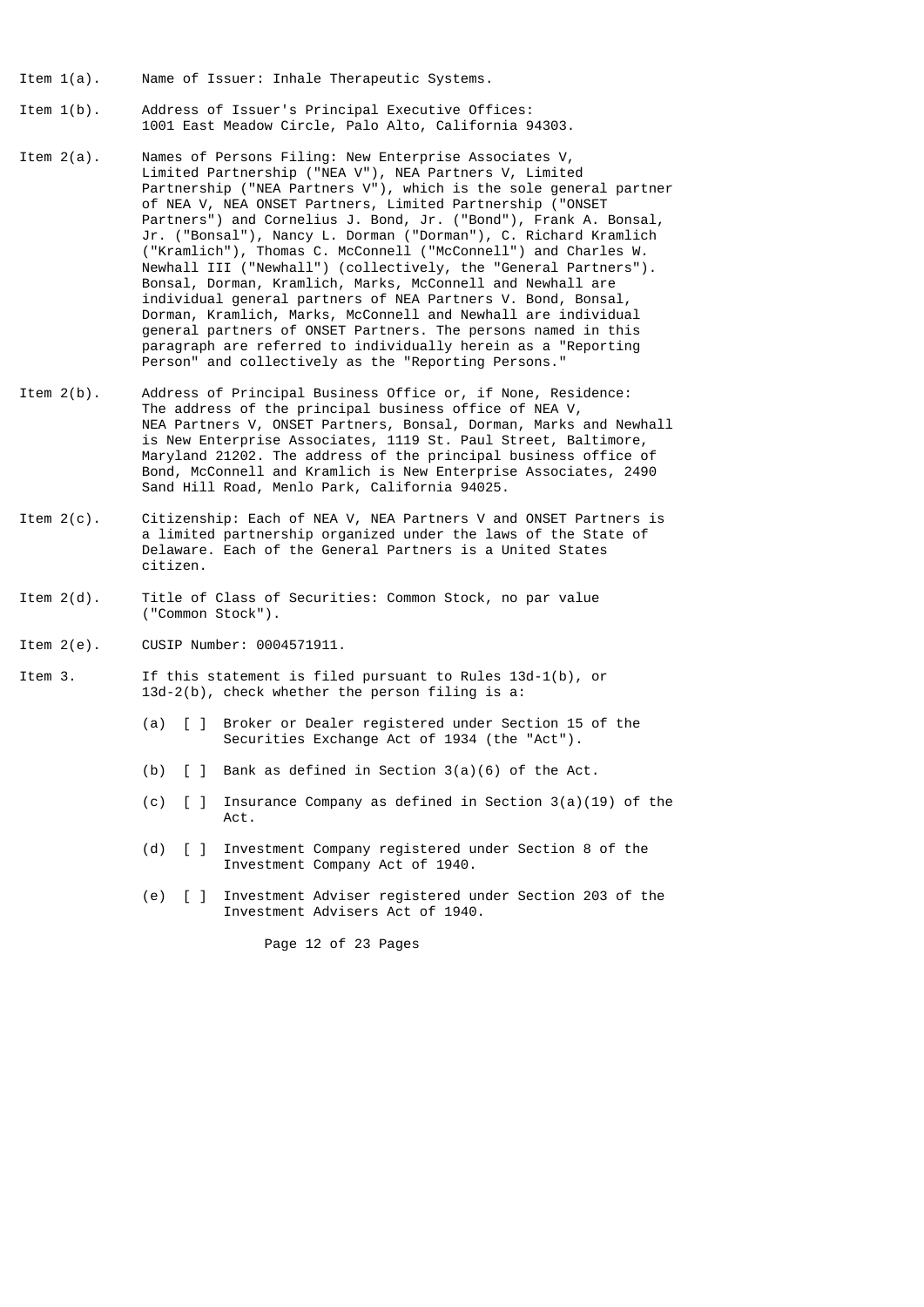- (f) [ ] Employee Benefit Plan, Pension Fund which is subject to the provisions of the Employee Retirement Income Security Act of 1974 or Endowment Fund; see Rule  $13d-1(b)(1)(ii)(F)$  of the Act.
- (g) [ ] Parent Holding Company, in accordance with Rule  $13d-1(b)(ii)(G)$  of the Act.
- (h)  $[ ]$  Group, in accordance with Rule 13d-1(b)(1)(ii)(H) of the Act.

 Not applicable. This Schedule 13G is not being filed pursuant to Rule 13d-1(b) or Rule 13d-2(b).

Item 4. Ownership. ----------

 (a) Amount Beneficially Owned: NEA V is the record owner of 534,955 shares as of December 31, 1996 (the "NEA V Shares"). ONSET Partners is an indirect general partner of ONSET Enterprise Associates, L.P. ("ONSET"), and ONSET is the record owner of 1,353,455 shares as of December 31, 1996 (the "ONSET Shares"). As the sole general partner of NEA V, NEA Partners V may be deemed to own beneficially the NEA V Shares. As an indirect general partner of ONSET, ONSET Partners may be deemed to own beneficially the ONSET Shares. By virtue of their relationship as affiliated limited partnerships, certain of whose general partners share some of the same individual general partners, NEA V, its general partner, NEA Partners V, and ONSET Partners, an indirect general partner of ONSET, may each be deemed to share the power to direct the disposition and vote of the NEA V Shares and the ONSET Shares, for a total of 1,888,410.

> Bond is a general partner of ONSET Partners and therefore may be deemed to own beneficially the ONSET Shares, for a total of 1,353,455 shares. Bonsal is the record owner of 302 shares as of December 31, 1996. As a general partner of NEA Partners V and ONSET Partners, direct or indirect general partners of NEA V and ONSET, respectively, and record owner of 302 shares, Bonsal may be deemed to own beneficially the NEA V Shares, the ONSET Shares and the 302 shares, for a total of 1,888,712 shares. Dorman is the record owner of 143 shares as of December 31, 1996. As a general partner of NEA Partners V and ONSET Partners, direct or indirect general partners of NEA V and ONSET, respectively, and record owner of 143 shares, Dorman may be deemed to own beneficially the NEA V Shares, the ONSET Shares and the 143 shares, for a total of 1,888,553 shares. Kramlich is the record owner of 2,084 shares as of December 31, 1996. As a general partner of NEA Partners V and ONSET Partners, direct or indirect general partners of NEA V and ONSET, respectively, and record owner of 2,084 shares, Kramlich may be deemed to own beneficially the NEA V Shares, the ONSET Shares and the 2,084 shares, for a total of 1,890,494 shares. Marks is the record owner of 425 shares as of December 31, 1996. As a general partner of NEA Partners V and ONSET Partners, direct or indirect general partners of NEA V and ONSET, respectively, and record owner of 425 shares, Marks may be deemed to own beneficially the NEA V Shares, the ONSET Shares and the 425 shares, for a total of 1,888,835 shares. McConnell is the record owner of 303 shares as of December 31, 1996. As a general partner of NEA Partners V and ONSET Partners, direct or indirect general partners of NEA V and

> > Page 13 of 23 Pages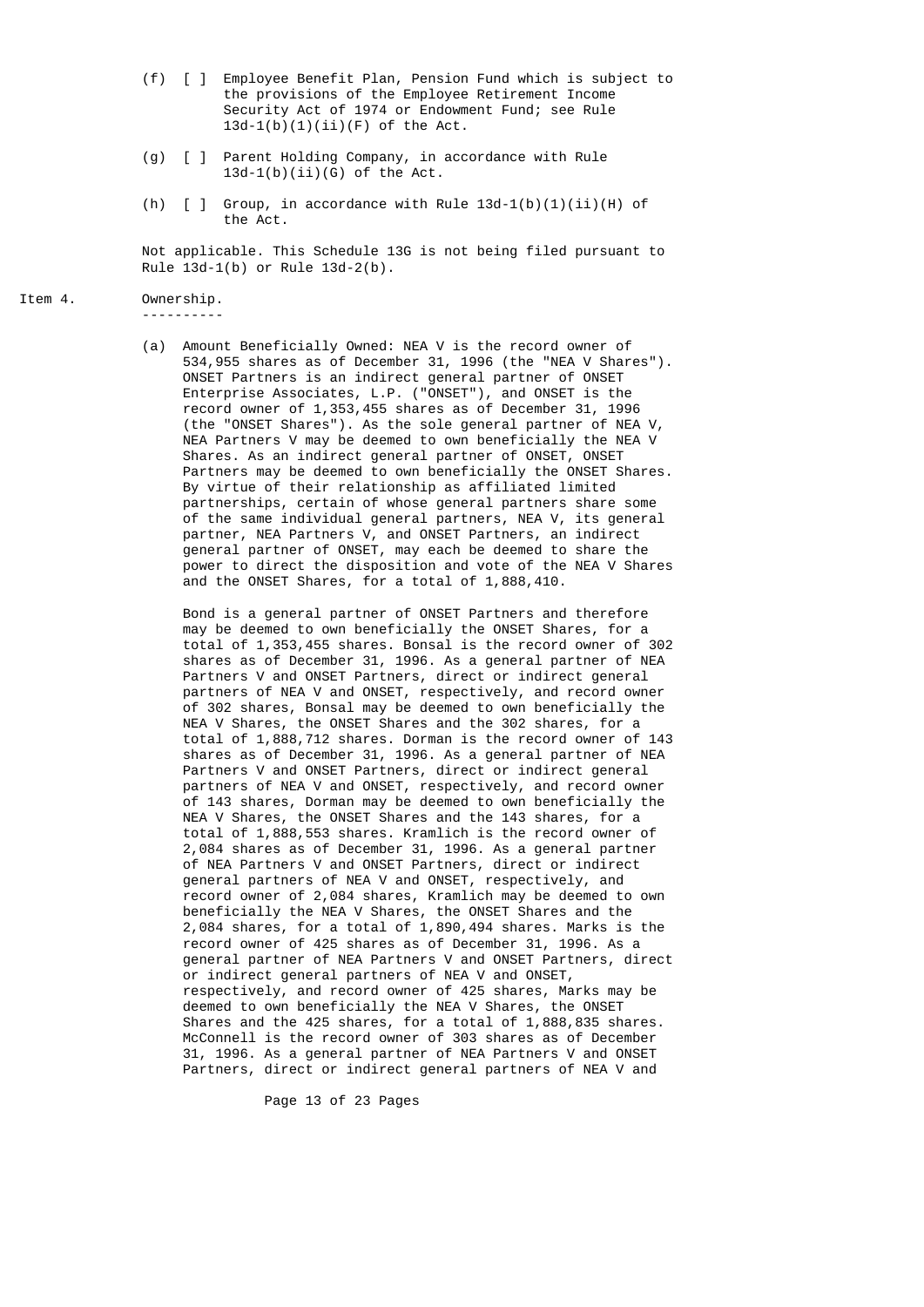ONSET, respectively, and record owner of 303 shares, McConnell may be deemed to own beneficially the NEA V Shares, the ONSET Shares and the 303 shares, for a total of 1,888,713 shares. Newhall is the record owner of 274 shares as of December 31, 1996. As a general partner of NEA Partners V and ONSET Partners, direct or indirect general partners of NEA V and ONSET, respectively, and record owner of 274 shares, Newhall may be deemed to own beneficially the NEA V Shares, the ONSET Shares and the 274 shares, for a total of 1,888,684 shares.

- (b) Percent of Class: Each Reporting Person other than Bond: 16.0%. Bond: 11.4%. The foregoing percentages are calculated based on the 11,821,472 shares of Common Stock reported to be outstanding in the Quarterly Report on Form 10-Q of Inhale Therapeutic Systems for the quarter ended September 30, 1996, as adjusted pursuant to Rule  $13d-13(d)(1)$ .
- (c) Number of shares as to which such person has:
	- (i) sole power to vote or to direct the vote: 302 shares for Bonsal, 143 shares for Dorman, 2,084 shares for Kramlich, 425 shares for Marks, 303 shares for McConnell and 274 shares for Newhall. 0 shares for each other Reporting Person.
	- (ii) shared power to vote or to direct the vote: 1,888,410 shares for each Reporting Person other than Bond. 1,353,455 shares for Bond.
	- (iii) sole power to dispose or to direct the disposition of: 302 shares for Bonsal, 143 shares for Dorman, 2,084 shares for Kramlich, 425 shares for Marks, 303 shares for McConnell and 274 shares for Newhall. 0 shares for each other Reporting Person.
	- (iv) shared power to dispose or to direct the disposition of: 1,888,410 shares for each Reporting Person other than Bond. 1,353,455 shares for Bond.

 Each Reporting Person disclaims beneficial ownership of such shares of Common Stock except for the shares, if any, such Reporting Person holds of record.

Item 5. Ownership of Five Percent or Less of a Class. ---------------------------------------------

Not applicable.

Item 6. Ownership of More than Five Percent on Behalf of Another Person. ----------------------------------------------------------------

Not applicable.

Item 7. Identification and Classification of the Subsidiary Which --------------------------------------------------------- Acquired the Security Being Reported on by the Parent Holding ------------------------------------------------------------- Company. --------

Not applicable.

Page 14 of 23 Pages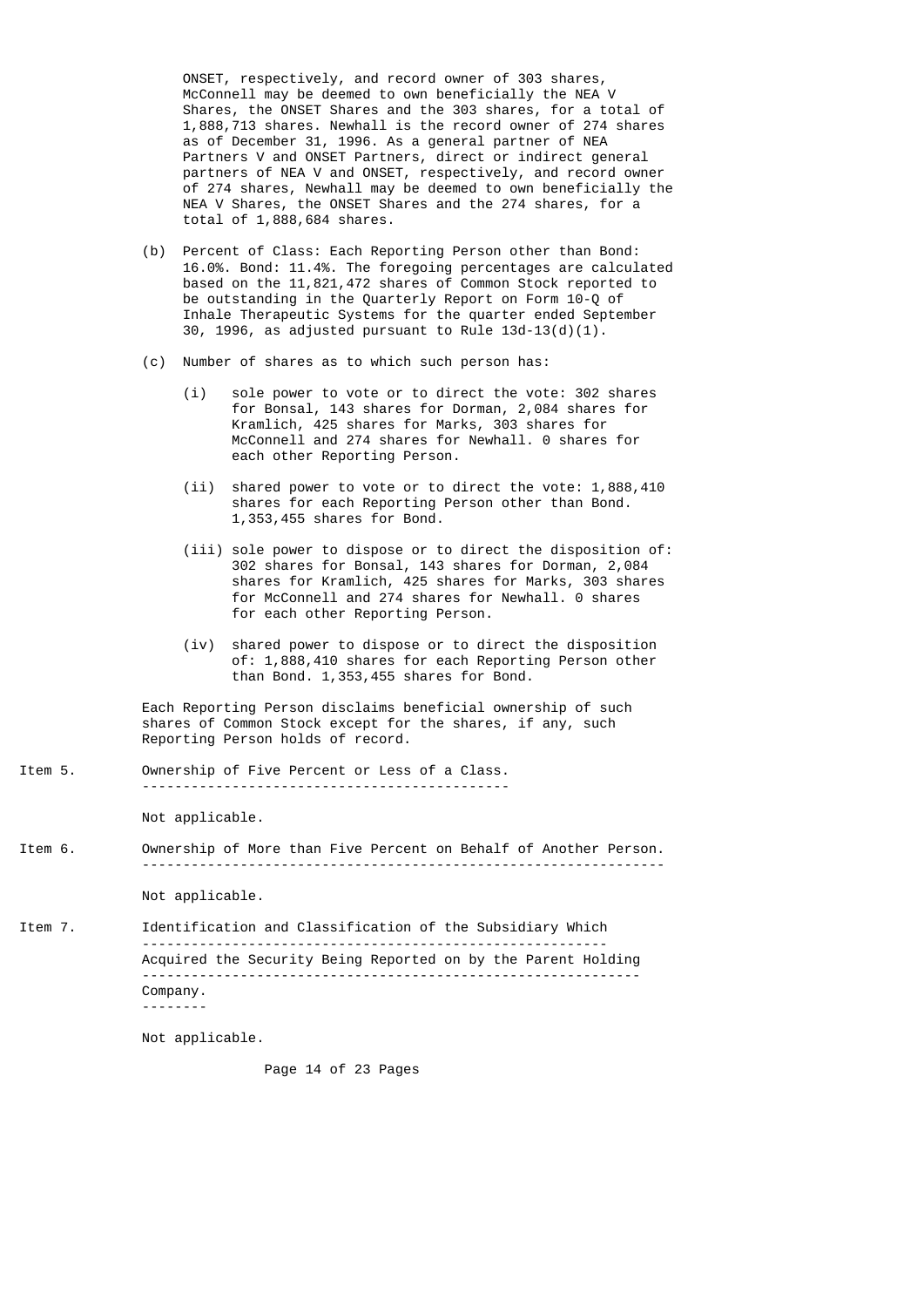Item 8. Identification and Classification of Members of the Group. ----------------------------------------------------------

> Not applicable. The Reporting Persons expressly disclaim membership in a "group" as used in Rule 13d-1(b)(ii)(H).

Item 9. Notice of Dissolution of Group. -------------------------------

Not applicable.

Item 10. Certification. --------------

> Not applicable. This statement on Schedule 13G is not filed pursuant to Rule 13d-1(b).

> > Page 15 of 23 Pages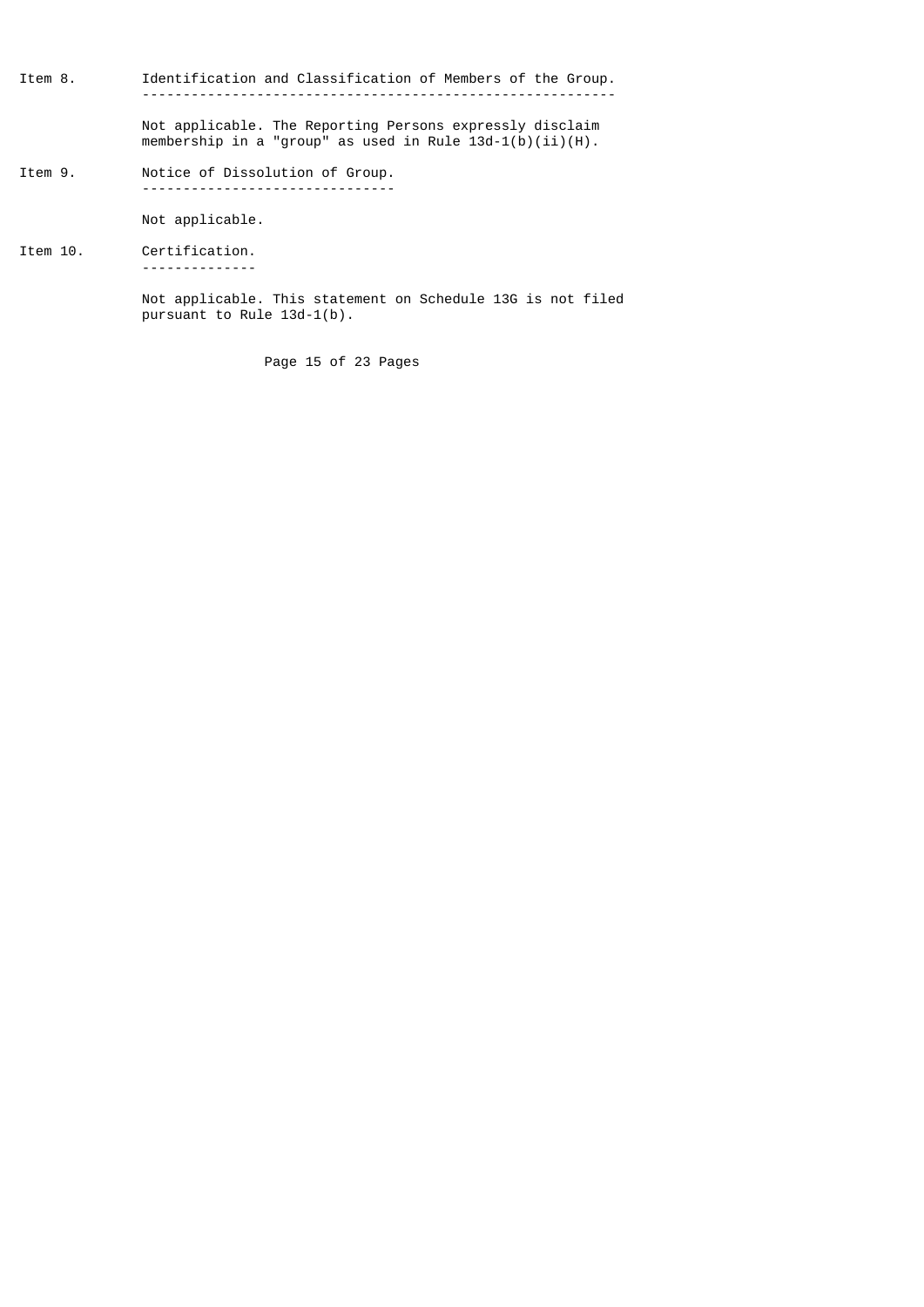## SIGNATURE

 After reasonable inquiry and to the best of its knowledge and belief, each of the undersigned certifies that the information set forth in this statement is true, complete and correct. Date: February 10, 1997 NEW ENTERPRISE ASSOCIATES V, LIMITED PARTNERSHIP By: NEA PARTNERS V, LIMITED PARTNERSHIP By:  $*$  ----------------------------- Charles W. Newhall III General Partner NEA PARTNERS V, LIMITED PARTNERSHIP By:  $*$  ----------------------------- Charles W. Newhall III General Partner NEA ONSET Partners, Limited Partnership  $\mathsf{By:}$  \* ----------------------------- Charles W. Newhall III General Partner \* - ----------------------------------

Cornelius C. Bond, Jr.

Page 16 of 23 Pages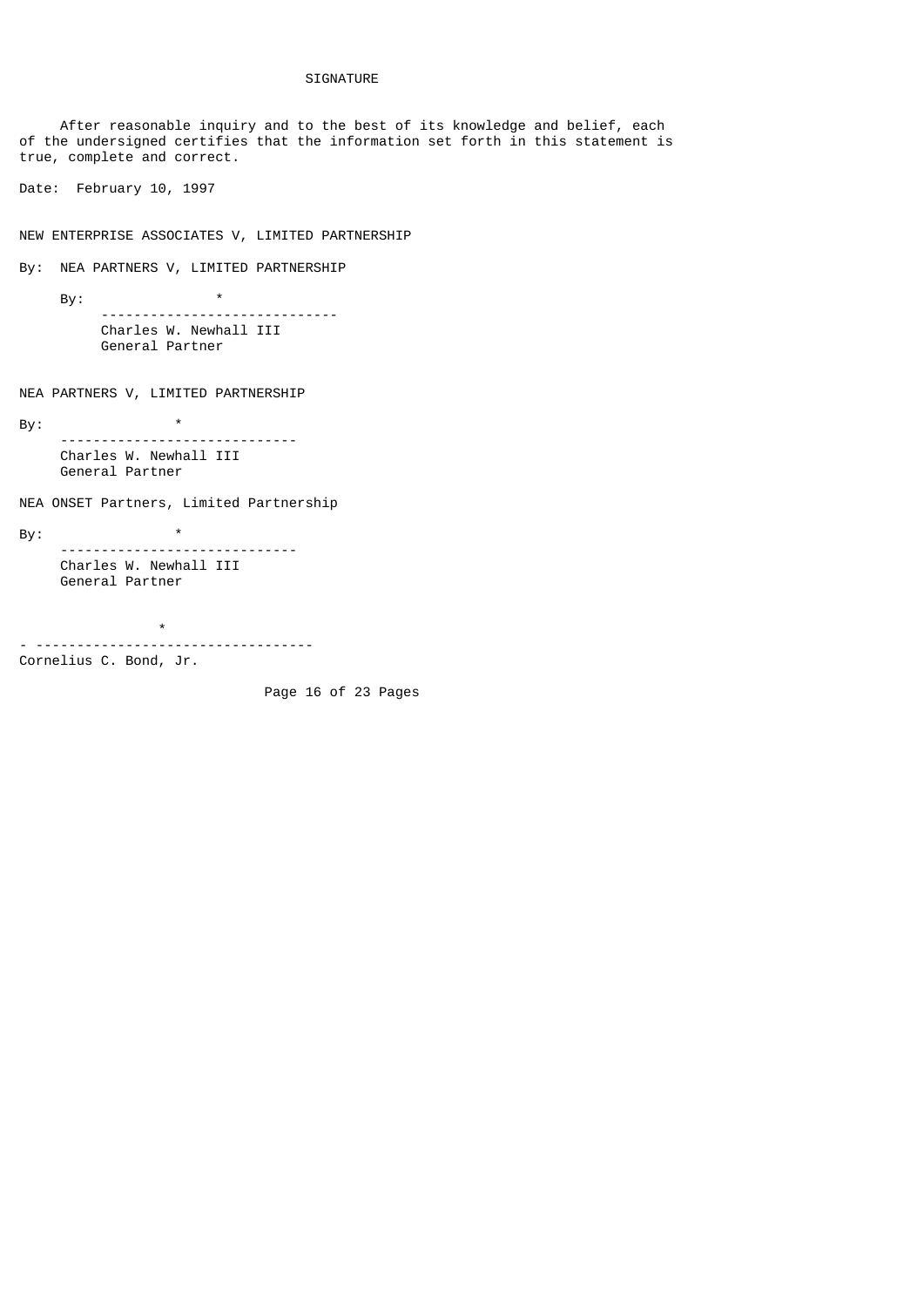\* - ---------------------------------- Frank A. Bonsal, Jr.  $\star$ - ---------------------------------- C. Richard Kramlich \* - ---------------------------------- Arthur J. Marks \* - ---------------------------------- Thomas C. McConnell \* - ---------------------------------- Charles W. Newhall III \*By: /s/ Nancy L. Dorman ---------------------------------- Nancy L. Dorman, in her individual capacity and as Attorney-in-Fact - --------------------------------------------------------------------------------

This Schedule 13G was executed by Nancy L. Dorman pursuant to Powers of Attorney filed with the Securities and Exchange Commission on February 13, 1992 in connection with a Schedule 13G for Advanced Interventional Systems Inc. and on February 13, 1995 in connection with a Schedule 13G for Acuity Imaging, Inc., which Powers of Attorney are incorporated herein by reference and copies of which are attached hereto as Exhibit 2.

Page 17 of 23 Pages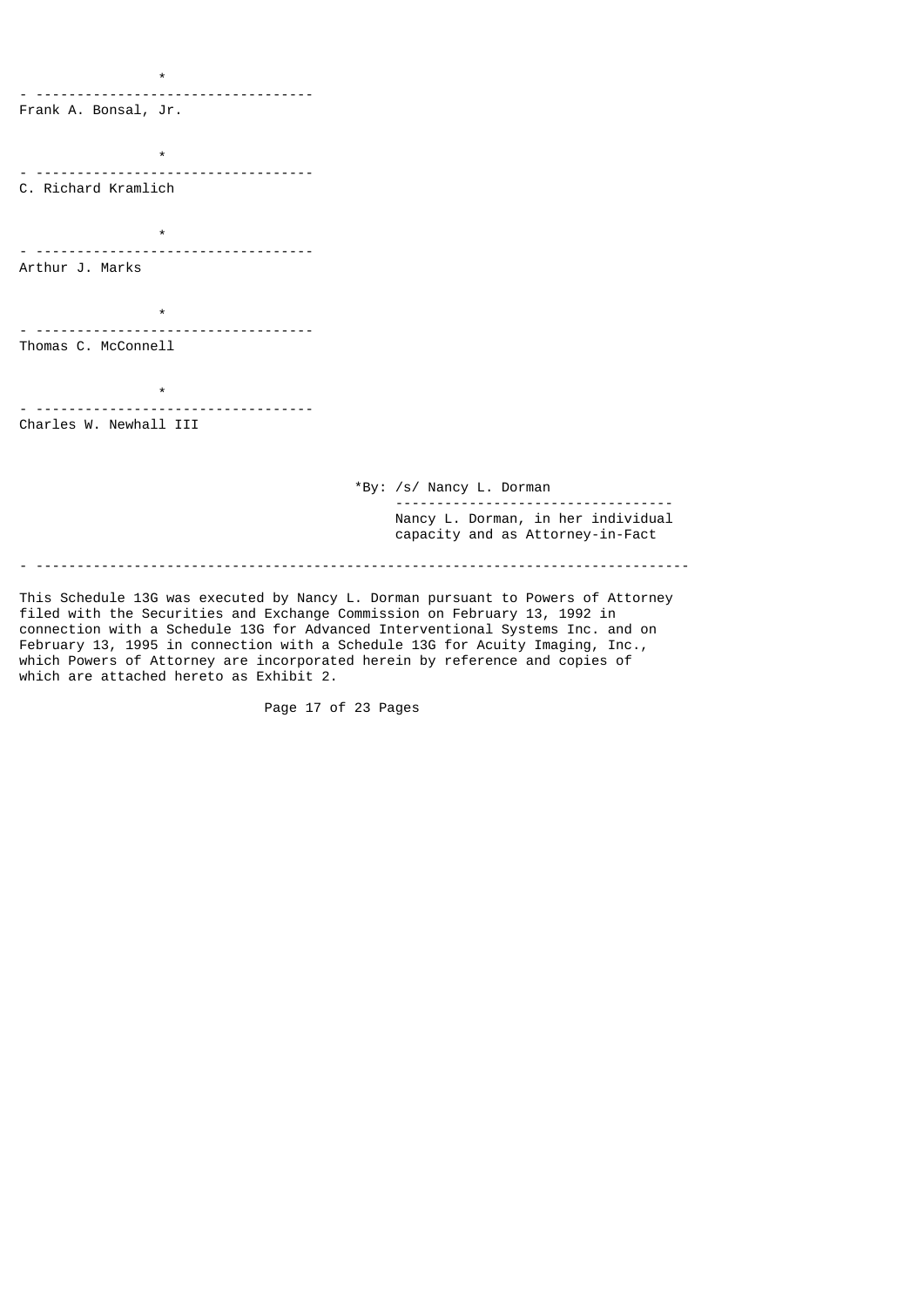## AGREEMENT

Pursuant to Rule  $13d-1(f)(1)$  under the Securities Exchange Act of 1934, the undersigned hereby agree that only one statement containing the information required by Schedule 13G need be filed with respect to the ownership by each of the undersigned of shares of Common Stock of Inhale Therapeutic Systems.

EXECUTED as a sealed instrument this 10th day of February, 1997.

NEW ENTERPRISE ASSOCIATES V, LIMITED PARTNERSHIP

By: NEA PARTNERS V, LIMITED PARTNERSHIP

By:  $*$  ------------------------------- Charles W. Newhall III General Partner

NEA PARTNERS V, LIMITED PARTNERSHIP

By: \*

 -------------------------------- Charles W. Newhall III General Partner

NEA ONSET Partners, Limited Partnership

By:  $\qquad \qquad ^{\star}$  -------------------------------- Charles W. Newhall III General Partner

 \* - ------------------------------------ Cornelius C. Bond, Jr.

Page 18 of 23 Pages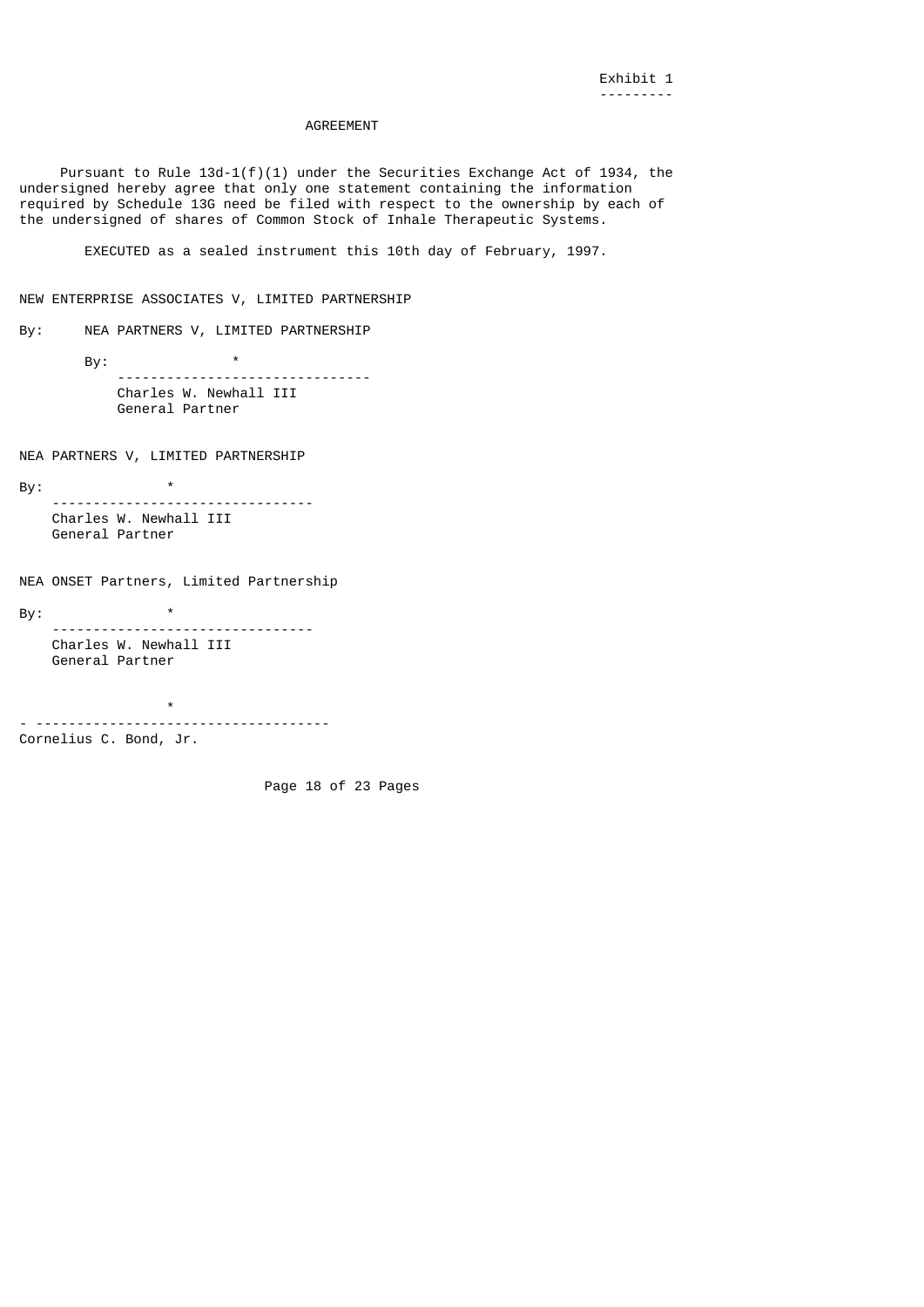$\star$ - ------------------------------------ Frank A. Bonsal, Jr.  $\pmb{\star}$ - ------------------------------------ C. Richard Kramlich \* - ------------------------------------ Arthur J. Marks \* - ------------------------------------ Thomas C. McConnell \* - ------------------------------------ Charles W. Newhall III \*By: /s/ Nancy L. Dorman ---------------------------------- Nancy L. Dorman, in her individual capacity and as Attorney-in-Fact - --------------------------------------------------------------------------------

This Agreement was executed by Nancy L. Dorman pursuant to Powers of Attorney filed with the Securities and Exchange Commission on February 13, 1992 in connection with a Schedule 13G for Advanced Interventional Systems Inc. and on February 13, 1995 in connection with a Schedule 13G for Acuity Imaging, Inc., which Powers of Attorney are incorporated herein by reference and copies of which are attached hereto as Exhibit 2.

Page 19 of 23 Pages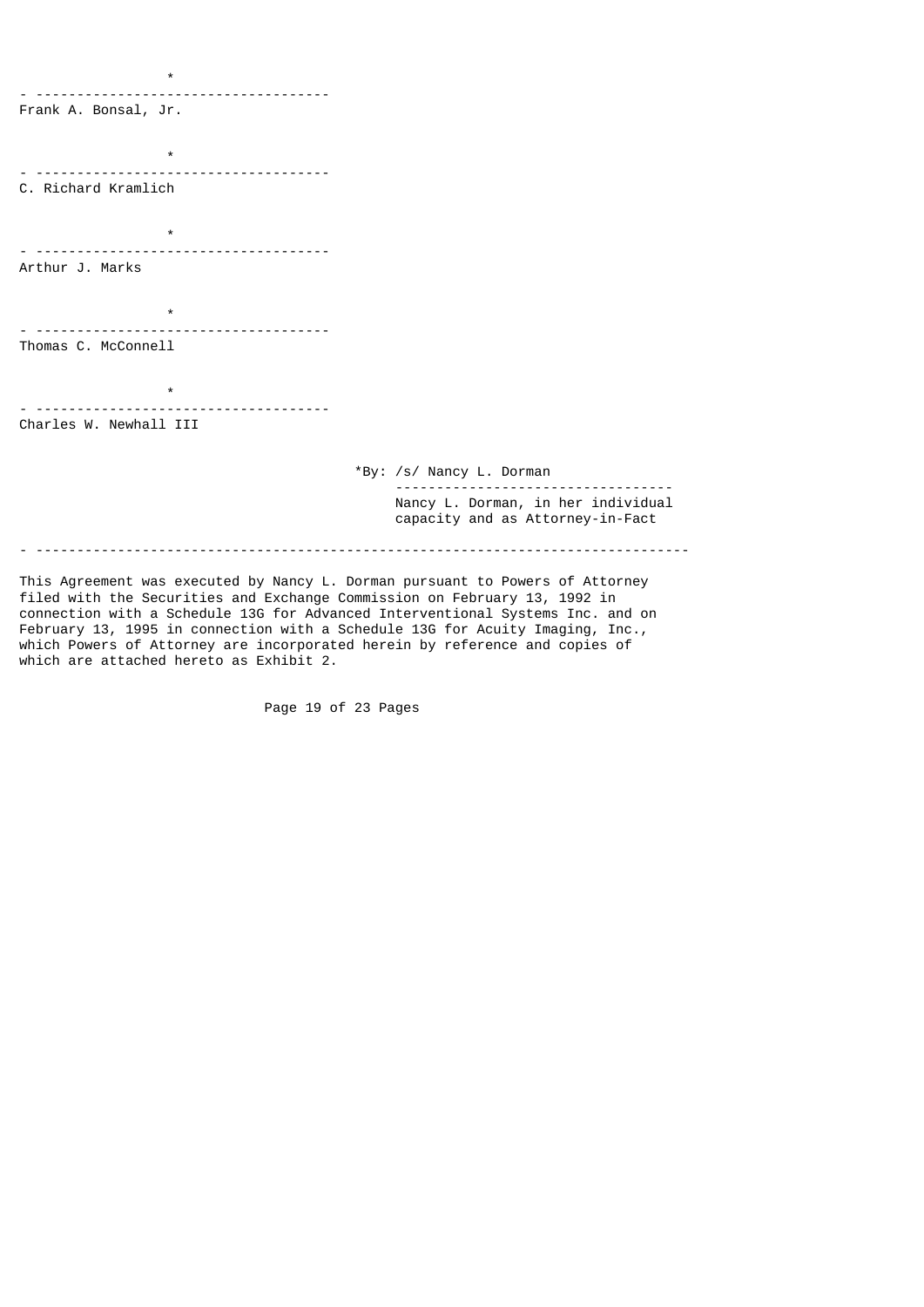## POWER OF ATTORNEY

 KNOW ALL MEN BY THESE PRESENTS, that each person whose signature appears below hereby constitutes and appoints Nancy L. Dorman and Charles W. Newhall III, and each of them, with full power to act without the other, his true and lawful attorney-in-fact, with full power of substitution, to sign any and all instruments, certificates and documents that may be necessary, desirable or appropriate to be executed on behalf of himself as an individual or in his capacity as a general partner of any partnership, pursuant to section 13 or 16 of the Securities Exchange Act of 1934, as amended (the "Exchange Act"), and any and all regulations promulgated thereunder, and to file the same, with all exhibits thereto, and any other documents in connection therewith, with the Securities and Exchange Commission, and with any other entity when and if such is mandated by the Exchange Act or by the By-laws of the National Association of Securities Dealers, Inc., granting unto said attorney-in-fact full power and authority to do and perform each and every act and thing necessary, desirable or appropriate, fully to all intents and purposes as he might or could do in person, thereby ratifying and confirming all that said attorney-in-fact, or his substitutes, may lawfully do or cause to be done by virtue hereof.

 IN WITNESS WHEREOF, this Power of Attorney has been signed as of the 23rd day of April, 1991.

> /s/ Raymond L. Bank ------------------------------ Raymond L. Bank

> /s/ Thomas R. Baruch ------------------------------ Thomas R. Baruch

> /s/ Cornelius C. Bond, Jr. ------------------------------ Cornelius C. Bond, Jr.

> /s/ Frank A. Bonsal, Jr. ------------------------------ Frank A. Bonsal, Jr.

> /s/ James A. Cole ------------------------------ James A. Cole

Page 20 of 23 Pages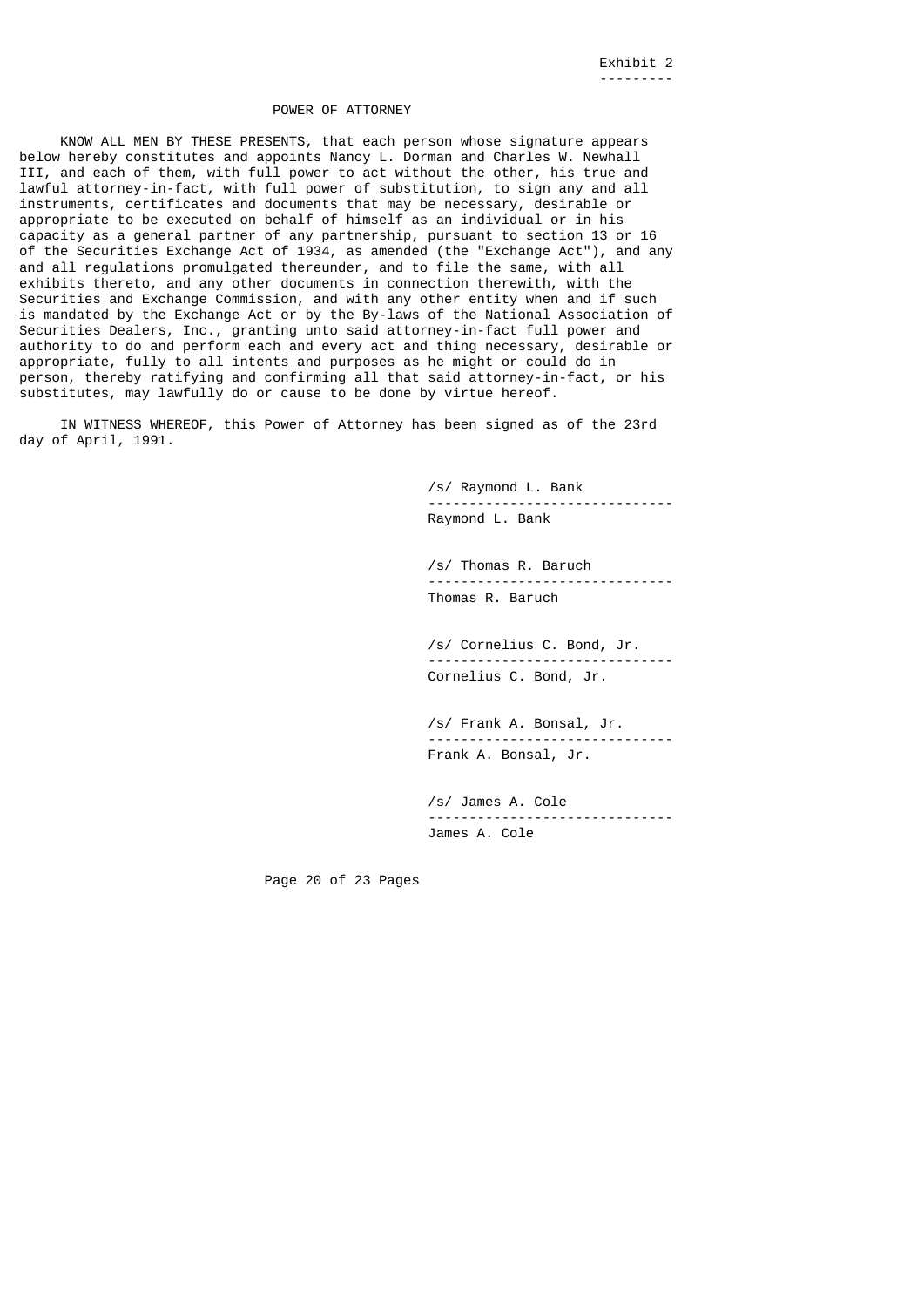/s/ Nancy L. Dorman ------------------------------ Nancy L. Dorman

 /s/ Neal M. Douglas ------------------------------ Neal M. Douglas

 /s/ John W. Glynn, Jr. ------------------------------ John W. Glynn, Jr.

> /s/ Curran W. Harvey ------------------------------ Curran W. Harvey

> /s/ Ronald Kase ------------------------------ Ronald Kase

> /s/ C. Richard Kramlich ------------------------------ C. Richard Kramlich

> /s/ Robert F. Kuhling ------------------------------ Robert F. Kuhling

> /s/ Arthur J. Marks ------------------------------ Arthur J. Marks

> /s/ Thomas C. McConnell ------------------------------ Thomas C. McConnell

> /s/ Donald L. Murfin ------------------------------ Donald L. Murfin

> /s/ H. Leland Murphy ------------------------------ H. Leland Murphy

Page 21 of 23 Pages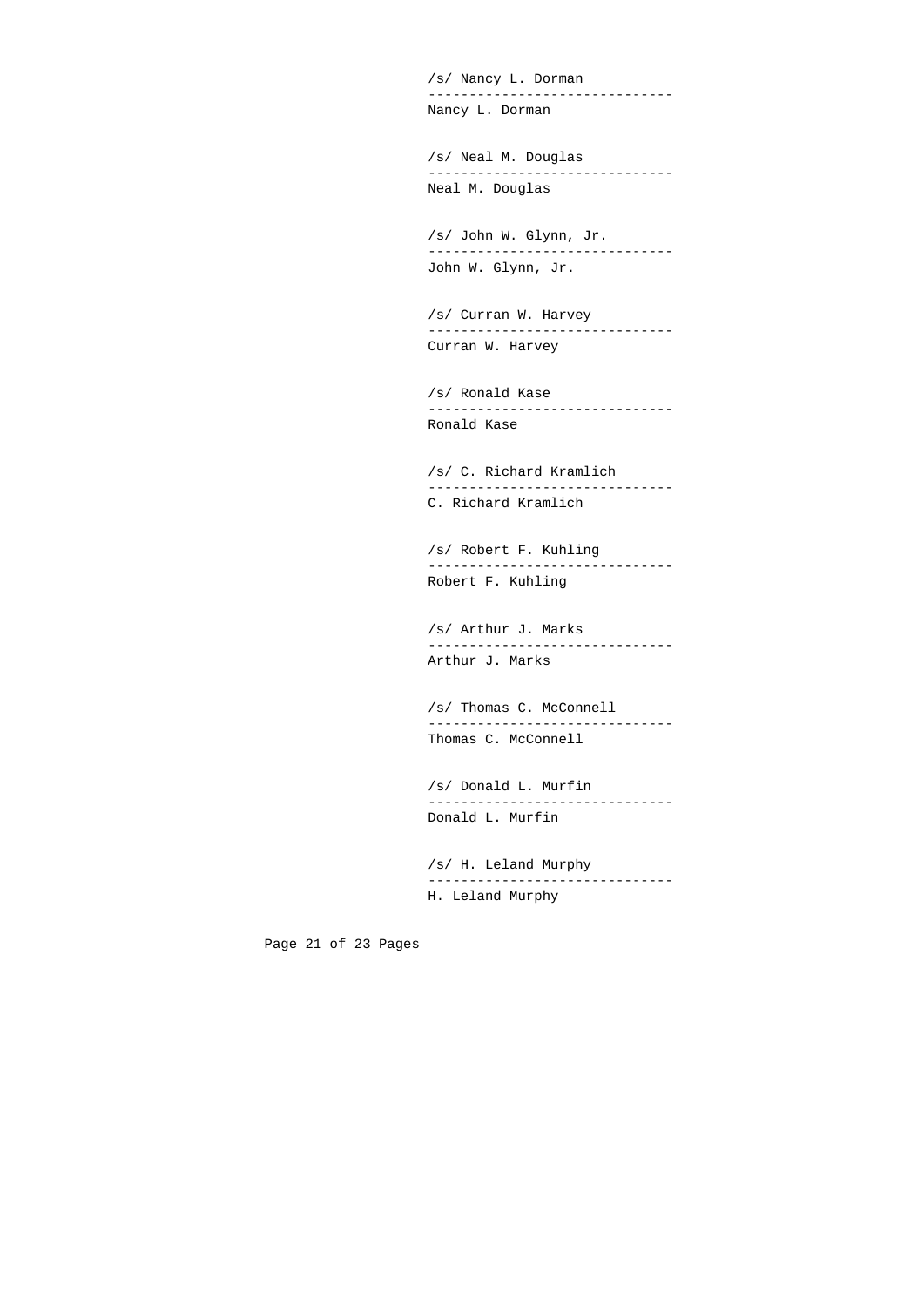/s/ John M. Nehra ------------------------------ John M. Nehra

 /s/ Charles W. Newhall III ------------------------------ Charles W. Newhall III

 /s/ Terry L. Opdendyk ------------------------------ Terry L. Opdendyk

 /s/ Barbara J. Perrier ------------------------------ Barbara J. Perrier

 /s/ C. Vincent Prothro ------------------------------ C. Vincent Prothro

 /s/ C. Woodrow Rea, Jr. ------------------------------ C. Woodrow Rea, Jr.

 /s/ Howard D. Wolfe, Jr. ------------------------------ Howard D. Wolfe, Jr.

 /s/ Nora M. Zietz ------------------------------ Nora M. Zietz

Page 22 of 23 Pages